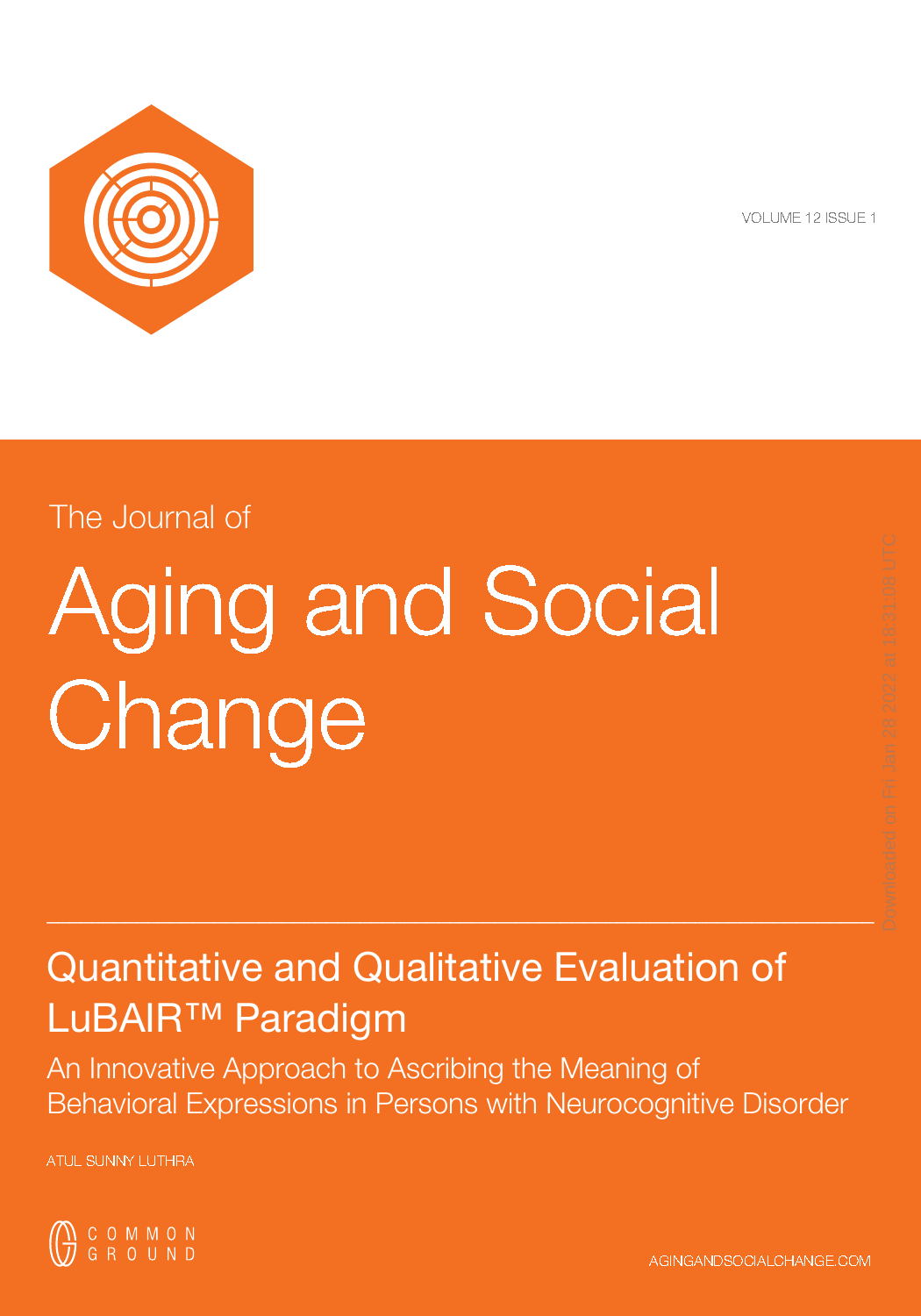## **EDITOR**

Andreas Motel-Klingebiel, Linköping University, Sweden

#### **MANAGING EDITOR**

Helen Repp, Common Ground Research Networks, USA

#### **ADVISORY BOARD**

The Advisory Board of the Aging and Social Change Research Network recognizes the contribution of many in the evolution of the Research Network. The principal role of the Advisory Board has been, and is, to drive the overall intellectual direction of the Research Network. A full list of members can be found at https://agingandsocialchange.com/about/advisory-board.

#### **PEER REVIEW**

Articles published in *The Journal of Aging and Social Change* are peer reviewed using a two-way anonymous peer review model. Reviewers are active participants of the Aging and Social Change Research Network or a thematically related Research Network. The publisher, editors, reviewers, and authors all agree upon the following standards of expected ethical behavior, which are based on the Committee on Publication Ethics (COPE) Core Practices. More information can be found at

https://cgnetworks.org/journals/publication-ethics.

#### **ARTICLE SUBMISSION**

*The Journal of Aging and Social Change*  publishes biannualy (June, December). To find out more about the submission process, please visit https://agingandsocialchange.com/journal/call-for-papers.

#### **ABSTRACTING AND INDEXING**

For a full list of databases in which this journal is indexed, please visit https://agingandsocialchange.com/journal.

#### **RESEARCH NETWORK MEMBERSHIP**

Authors in *The Journal of Aging and Social Change*  are members ofthe Aging and Social Change Research Network or a thematically related Research Network. Members receive access to journal content. To find out more, visit https://agingandsocialchange.com/about/become-a-member.

#### **SUBSCRIPTIONS**

*The Journal of Aging and Social Change* is available in electronic and print formats. Subscribe to gain access to content from the current year and the entire backlist. Contact us at cgscholar.com/cg\_support.

#### **ORDERING**

Single articles and issues are available from the journal bookstore at https://cgscholar.com/bookstore.

#### **HYBRID OPEN ACCESS**

*The Journal of Aging and Social Change* 

is Hybrid Open Access, meaning authors can choose to make their articles open access. This allows their work to reach an even wider audience, broadening the dissemination of their research. To find out more, please visit

https://cgnetworks.org/journals/hybrid-open-access.

#### **DISCLAIMER**

The authors, editors, and publisher will not accept any legal responsibility for any errors or omissions that may have been made in this publication. The publisher makes no warranty, express or implied, with respect to the material contained herein.



https://agingandsocialchange.com ISSN: 2576-5310 (Print) ISSN: 2576-5329 (Online) https://doi.org/10.18848/2576-5310/CGP (Journal)

First published by Common Ground Research Networks in 2021 University of Illinois Research Park 60 Hazelwood Drive Champaign, IL 61820 USA Ph: +1-217-328-0405 https://cgnetworks.org

*The Journal of Aging and Social Change*  is a peer-reviewed, scholarly journal.

### **COPYRIGHT**

© 2021 (individual papers), the author(s) © 2021 (selection and editorial matter), Common Ground Research Networks



#### Some Rights Reserved.

Public Licensed Material: Available under the terms and conditions of the Creative Commons

Attribution-NonCommercial-NoDerivatives 4.0 International Public License (CC BY-NC-ND 4.0). The use of this material is permitted for non-commercial use provided the creator(s) and publisher receive attribution. No derivatives of this version are permitted. Official terms of this public license apply as indicated here:

https://creativecommons.org/licenses/by-nc-nd/4.0/legalcode



Common Ground Research Networks, a member of Crossref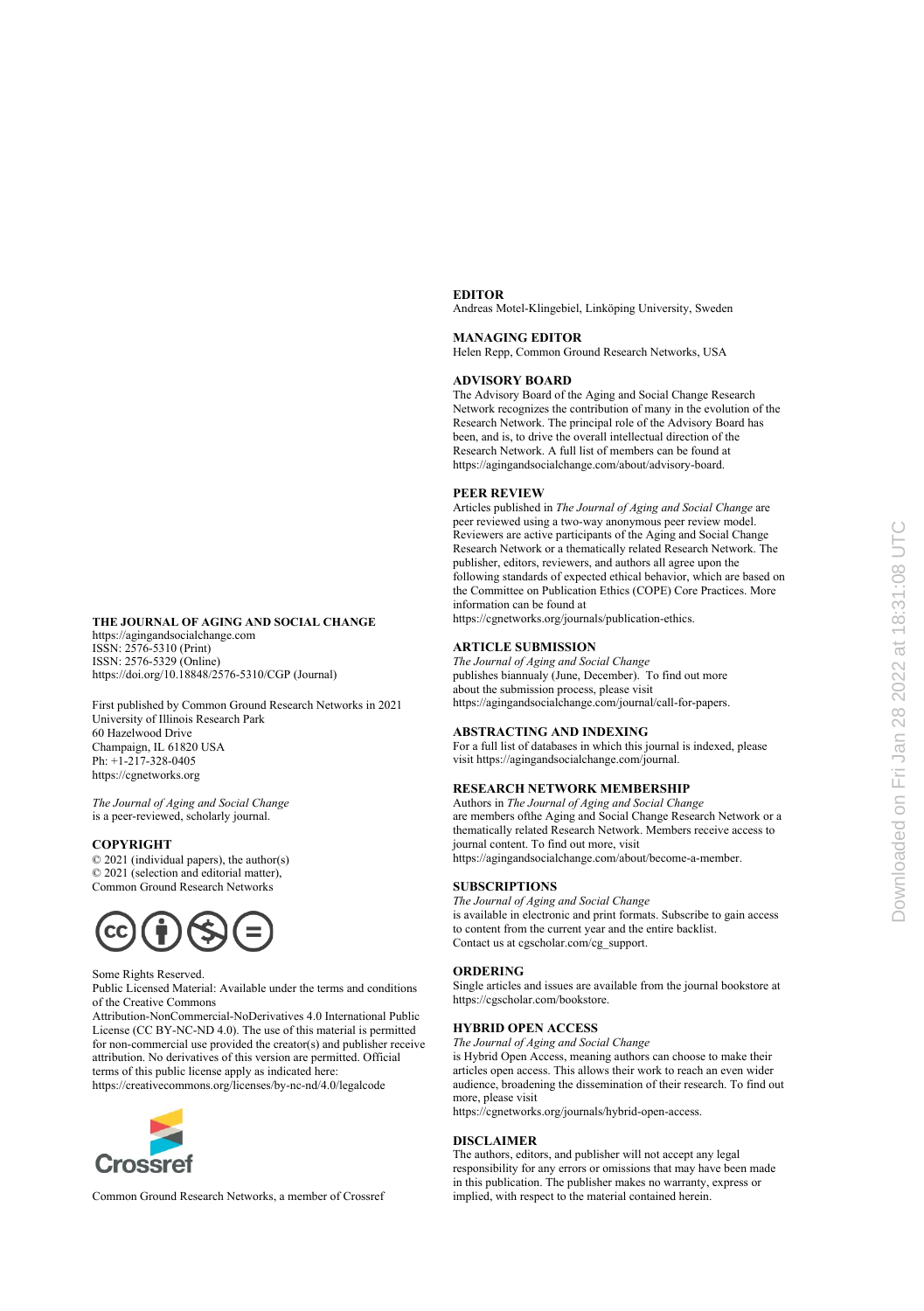## **Quantitative and Qualitative Evaluation of LuBAIR™ Paradigm: An Innovative Approach to Ascribing the Meaning of Behavioral Expressions in Persons with Neurocognitive Disorder**

Atul Sunny Luthra, McMaster University, Canada

Abstract. Varied dementia care approaches have been posited ( $PIECES^{\mathbb{N}}$ ,  $GPA^{\mathbb{N}}$ , Dementiability<sup>18</sup>, and Teepa Snow *Dementia Workshops™) to offer direction on managing behavioral expressions (BE) in persons with neuro-cognitive* disorders (PwNCD). LuBAIR™ Paradigm is the first approach to offer a specific framework to ascribe meaning to each phenotypic cluster of BE in PwNCD. The results of quantitative and qualitative measures used to evaluate LuBAIR *Paradigm in clinical workshop settings, for frontline healthcare staff, are presented. Quantitative evaluation was conducted using three specific questions—does LuBAIR Paradigm offer a "better understanding of brain and behaviors," "better understanding of meaning of behaviors," and "better assistance in behavioral care planning"*  when compared to the existing approaches in dementia care. Qualitative evaluation was based in thematic analysis of the descriptive feedback from the attendees at the workshop. The total number of attendees at the workshop for the *years 2017, 2018, and 2019 were 185. Quantitative evaluation revealed that 98.4 percent of the attendees found LuBAIR Paradigm to assist in "better understanding of brain and behaviors," 98 percent in "better understanding of meaning of behaviors," and 92 percent in "better assistance in behavioral care planning" for PwNCD. Thematic* analysis re-iterated the same strengths of LuBAIR Paradigm in its role in assessing and managing BE in PwNCD. *LuBAIR Paradigm offers a distinct and a focused approach in assessing and managing BE in PwNCD.* 

*Keywords: LuBAIR™ Paradigm, Behavioral Expressions (BE), Persons with Neuro-Cognitive Disorder (PwNCD)*

## **Introduction**

**Perminology used to label "agitation" in persons with NCD (PwNCD) has always** reflected the models posited to conceptually understand their presence. As an example, some of the earliest terminologies used to label "agitation" in PwNCD were "disruptive" **CORTANCE TEND ENTERTM**<br>Terminology used to label "agitation" in persons with NCD (PwNCD) has always<br>reflected the models posited to conceptually understand their presence. As an example,<br>some of the earliest terminologies Mansfield 2000; Cohen-Mansfield 2003; Cohen-Mansfield, Werner, and Marx 1989). Accordingly, the models generated to support this terminology by Fabiano (1996) took the form of "behavioral disinhibition" model or the "behavioral disinhibition" paradigm by Russo-Neustadt and Cotman (1997) and Sweet et al. (1997). These models propose that the manifestation of non-cognitive symptoms in PwNCD is due to patho-physiological changes in the brain structures (Russo-Neustadt and Cotman 1997; Sweet et al. 1997). According to this model, a "circumstantial episode" (any situation that further confuses a cognitively impaired individual) further heightens the sense of loss of control by the individual with NCD, thereby escalating their state of anxiety to a state of panic **(**Fabiano 1996). The "circumstantial episode" could include alterations in one's own actions or thoughts, the actions of others, or perturbation in the environment. The outcome is the occurrence of "aggressive, wandering, calling out or withdrawn" behaviors (Fabiano 1996). Furthermore, any of these behaviors, can act as a circumstantial episode, thereby perpetuating the manifestation of any of the aforementioned behaviors. Both the terminology and the model reflected "the caregiver's view more than the cognitively impaired (CI) person's perspective in a given situation" (Pulsford and Duxbury 2006, 612). Hence, this approach to conceptualizing behaviors results in labeling them as

*The Journal of Aging and Social Change*  Volume 12, Issue 1, 2021, https://agingandsocialchange.com © Common Ground Research Networks, Atul Sunny Luthra, Some Rights Reserved (CC BY-NC-ND 4.0). Permissions: cgscholar.com/cg\_support ISSN: 2576-5310 (Print), ISSN: 2576-5329 (Online) https://doi.org/10.18848/2576-5310/CGP/v12i01/17-30 (Article)

 $\left(\begin{matrix} \mathbf{N} & \mathbf{C} & \mathbf{O} & \mathbf{M} & \mathbf{M} & \mathbf{O} & \mathbf{N} \\ \mathbf{N} & \mathbf{G} & \mathbf{R} & \mathbf{O} & \mathbf{U} & \mathbf{N} & \mathbf{D} \end{matrix}\right)$ 

<span id="page-2-0"></span><sup>1</sup>Corresponding Author: Dr. Atul Sunny Luthra, Homewood Health Centre, 150 Delhi Street**,** Guelph, Ontario, Canada, N1E 6K9. email: ALuthra@homewoodhealth.com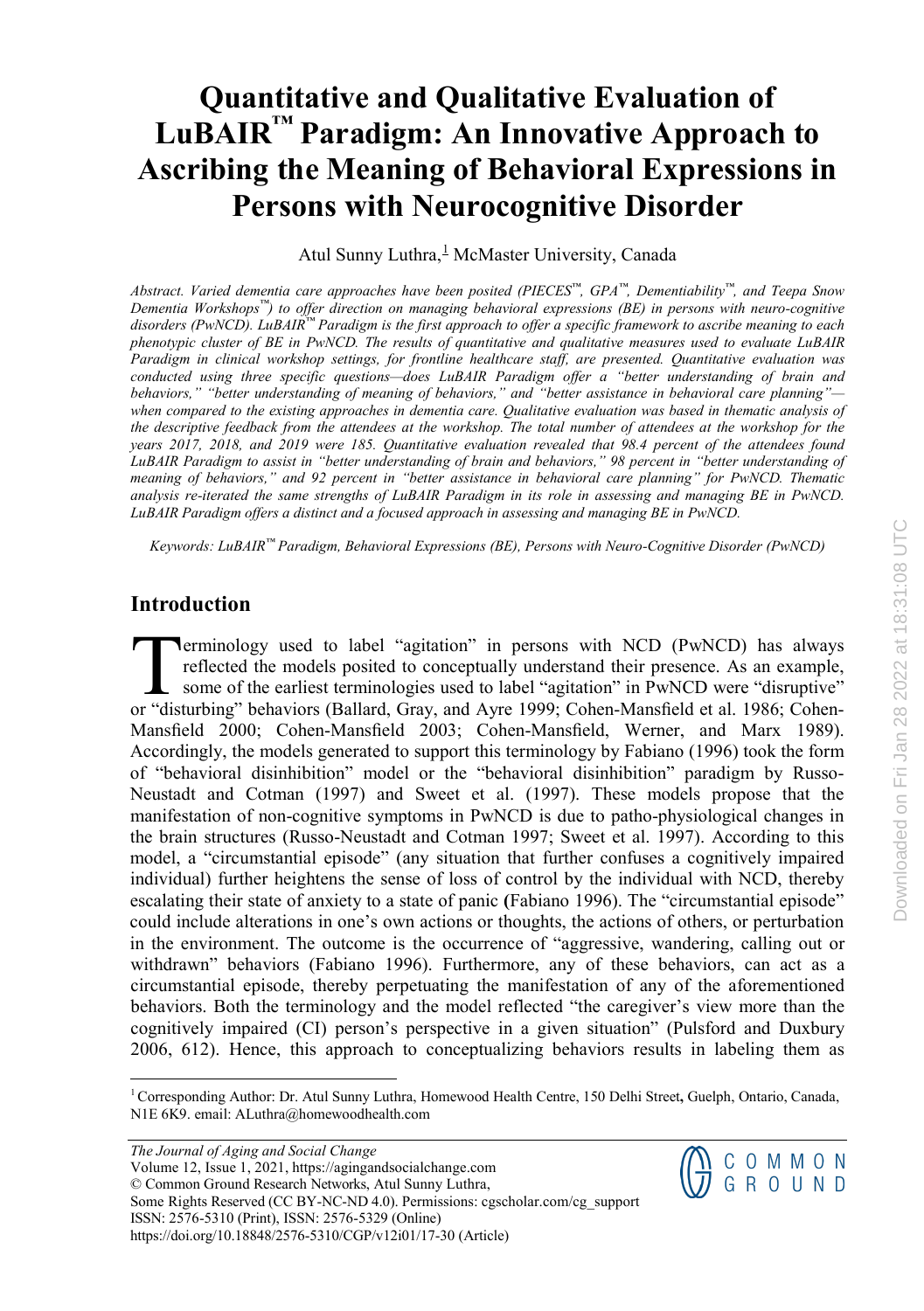"disruptive" or "disturbing" for their mere presence. As is obvious, this approach to understanding the occurrence of behaviors has negative connotations and is purely from the caregiver's point of view.

Algase et al. (1996) proposed a major shift in the way the presence of behaviors in PwNCD was conceptualized. In accordance with this model, the framework proposed that there was purpose and a reason, or a meaning*,* for the presence of behaviors in PwNCD. Instead of labeling these behaviors as disruptive or disturbing, thereby viewing them as bothersome to the caregivers, their presence was viewed as representation of the unmet needs of the PwNCD and their inability to make their needs known. It was further hypothesized that a single unmet need could lead to a cascade of unmet needs, thereby exponentially escalating the manifestation of the behaviors. The shift was from viewing behaviors as the problem to behaviors being indicative of any underlying problem. Therefore, the focus of intervention shifted from a targeted symptomatic management of the behaviors over to the identification, and management, of the unmet needs—the underlying reasons for the presence of behaviors. The proposal to conceptualize behaviors in this context was for them to be viewed as meaningful and their care planning approached accordingly. It offered a pro-active framework to identify the unmet needs in these individuals who may be at the highest risks of manifesting behaviors. Kovach et al. (2005) expanded on this model by identifying added factors involved in the genesis of behaviors in dementia; labeling their model. "Consequences of Need-Driven Dementia-Compromised Behaviors" (C-NDB) (Kovach et al. 2005; Kovach and Schlidt 2001; Kovach and Wells 2002). However, the conceptual understanding for the presence of behaviors was still based in unmet needs.

With the shift in the philosophical paradigm from viewing the behaviors as problems to being a consequence of unmet needs, subsequent literature has attempted to offer further direction in understanding the meaning for their presence. The PIECES™ model of approaching the assessment of behaviors in dementia was one of the first models to offer additional direction on identification of the contributory variables for the presence of behaviors in PwNCD (PIECES n.d.). The "S" in PIECES was initially established to focus on the "Social" variables and their contributory role in generation of behaviors. Subsequent modifications of PIECES model added "S" to represent "Self," which directed us to understand more about the individual characteristics of the person with NCD. This concept received further support in GPA philosophy by applying the concept of personhood to individuals who develop dementia (Speziale et al. 2009). Personhood, as defined in the literature, is "the state or fact of being of an individual or having individual characteristics and feelings. $^{2}$  $^{2}$  $^{2}$  The knowledge base learned from these two philosophies has been incorporated in the development of the day-to-day clinical care pathways in caring for PwNCD. Additional approaches developed, with an attempt to further expand on the concept of meaning, included DementiAbility (n.d.) and Teepa Snow Dementia Workshops (Positive Approach to Care 2020). While these current approaches are enriching the field of dementia care, they all fail to offer a specific framework to assist in ascribing the meaning for the individual constellation of, or clustering in constellation of, varied phenotypic presentation of behavioral expressions (BE) in PwNCD.

Adhering to the principles of positing a framework for understanding the meaning for the presence of BE in PwNCD, a book was published by the author titled *The Meaning of Behaviors in Dementia/Neurocognitive Disorders: A New Biopsychosocial Model and a Classification of Behaviors in NCD* (Luthra 2014). This book has formed the basis for generation of Luthra's Behavioral Assessment and Intervention Response (LuBAIR) Paradigm; a new approach to understanding the meaning of BE in PwNCD. LuBAIR Paradigm has evolved through the years and the subsequent versions of it are available for review on various social media sites, including YouTube (Luthra 2017) and www.dementiabehaviors.com (Luthra 2019).

<span id="page-3-0"></span><sup>2</sup> https://www.dictionary.com. Accessed January 1, 2021.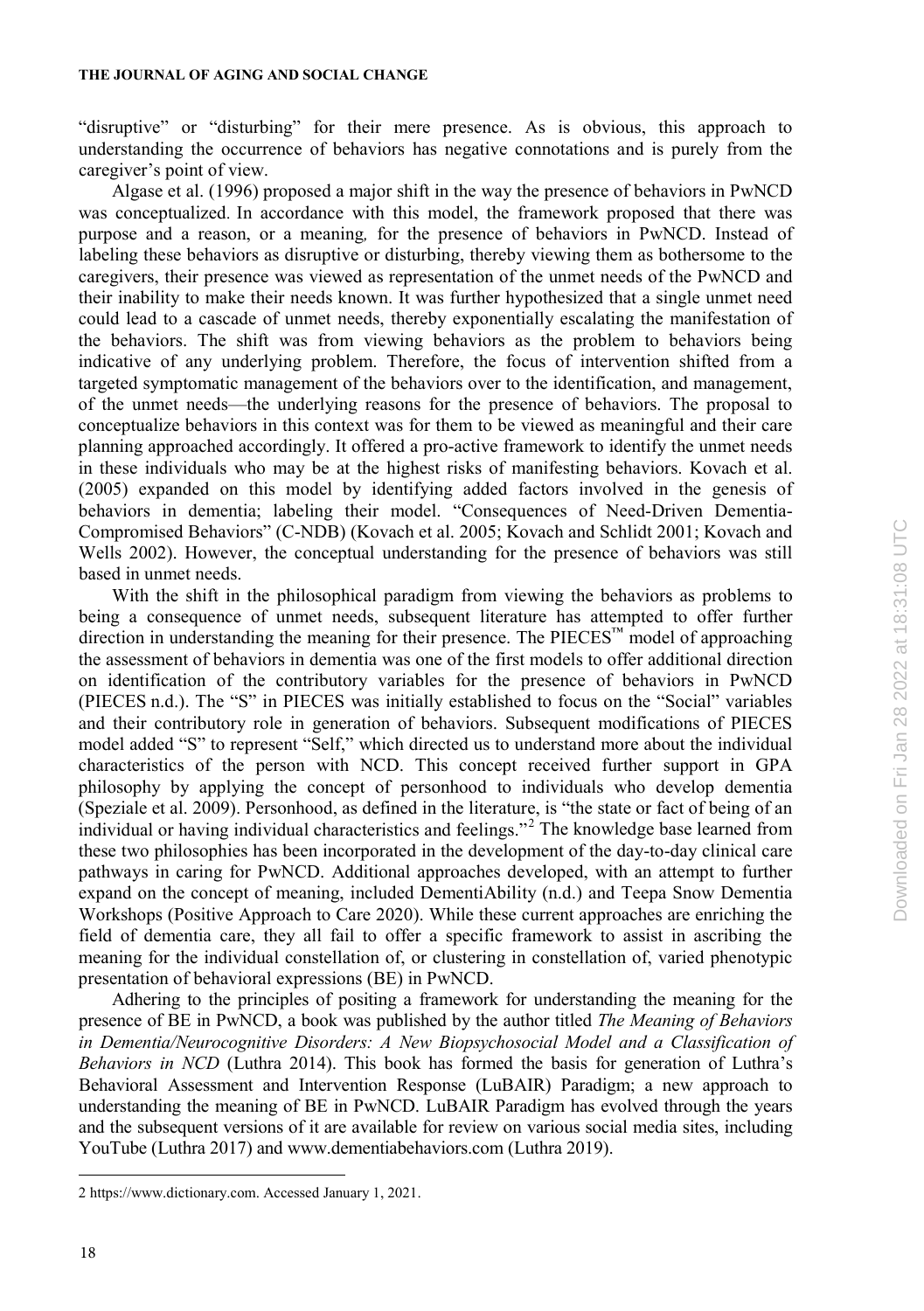LuBAIR Paradigm was offered in the format of full-day workshops to frontline staff working in long-term care homes (LTCH) in Hamilton and Guelph, Ontario, Canada. All of these staff members have had exposure to various dementia care philosophies (PIECES, GPA, Dementiability, and Teepa Snow Dementia Workshops). The primary purpose of hosting the workshops on LuBAIR paradigm with the staff who have had so much exposure and training, on varied aforementioned philosophies, was to evaluate if it offered additional learning in the area of brain and behaviors, assist in ascribing meaning to behaviors, and an additional skill set in behavioral care planning in caring for PwNCD. These questions formed the core structure of the quantitative evaluation of the workshops. In addition to the three primary questions, the participants were encouraged to offer written, descriptive feedback of their experience from participation in the workshops. Thematic analyses of the additional written, descriptive feedback formed the basis to the qualitative evaluation of LuBAIR Paradigm. The results of the quantitative and the qualitative evaluation of the LuBAIR Paradigm by the participants in the workshops are being shared in this manuscript.

## **Study Design**

Full-day workshops were conducted on LuBAIR Paradigm for the front line staff working in the area of dementia care, in two large cities in the "golden horseshoe" area of Ontario, Canada. The vast majority of the staff who attended the workshops work at long-term care homes (LTCH), though staff working at specialized dementia care facilities and those working with dementia care in individual's homes also attended. All the staff in attendance had received extensive training in PIECES and GPA dementia care philosophies over the duration of their employment at their places of work. Additionally, all the attendees receive refreshers on PIECES and GPA care philosophies on a regular basis. The workshops on LuBAIR Paradigm were held on several occasions in 2017, 2018, and 2019. The workshops were formatted into three segments; the first segment focused on "Brain and Behaviors," the second segment focused on "Behaviors based in Impairment in Regulation of Sensorium as well as Impairment in the Information Processing and Motivational Circuits," and the third segment focused on "Behaviors based in Impairment of Emotional Regulatory and Self-Monitoring and Regulatory Circuits." The attendees were offered directions on the format of the evaluations at the beginning of the day, with regular reminders between each of the three segments, in order to complete the evaluations at the end of the day.

## **Methodology**

The evaluation of the workshop was done on, both, quantitative as well as qualitative domains. The primary goal of the evaluation was to assess if LuBAIR Paradigm added to the knowledge base of the attendees over and above their current knowledge base acquired from PIECES and GPA training and exposure to any other philosophies in dementia care.

The quantitative evaluation was achieved by asking three very specific questions. Does the LuBAIR approach provide you with:

- 1. A better understanding of "Brain and Behaviors"?
- 2. A better understanding of "Meaning of Behaviors"?
- 3. Better assistance in "Behavioral Care Planning"?

Simple percentages were calculated on the responses received, which were "yes," "no," or "unsure," to the questions put to the attendees.

The qualitative evaluation was based in thematic analyses of the written, descriptive, feedback offered by the attendees. The written, descriptive data from the workshops conducted over the years 2017, 2018, and 2019 was pooled for the analysis. A deductive approach with the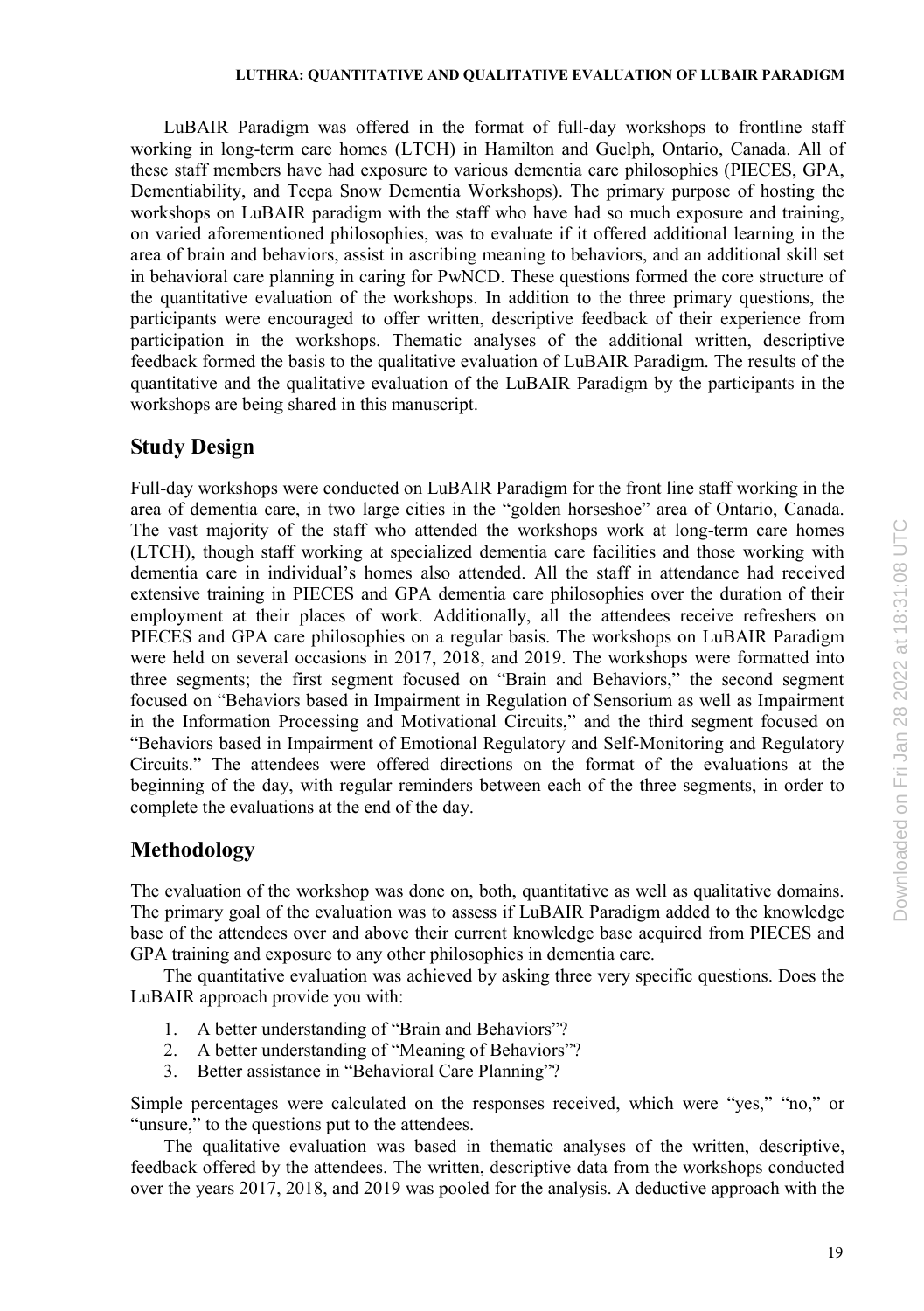key-words-in-context (KWIC) methodology was used for the thematic analysis of the written feedback (Fereday and Muir-Cochrane 2006). The following steps were undertaken to analyze the pooled raw data:

- 1. Familiarization of collected data.
- 2. Generating initial codes.
- 3. Searching and reviewing themes.
- 4. Presenting write up and results.

As is often the case, the attendees at the workshops offered written feedback on the content of the workshops, the performance of the speaker, and the format of the workshops. The feedback on the speaker and format of the workshops were excluded from the analyses and the focus of the thematic analyses was primarily on the feedback offered on the content of the workshop.

## **Results**

For the year 2017, seventy-nine healthcare professionals attended the workshops. For the year 2018, forty-six healthcare professionals attended the workshop. For the year 2019, sixty healthcare professionals attended the workshop. The total number of attendees, for the accumulative three years of workshops, was one hundred and eighty-five.

|                                                       | <b>Total number (2017–2019)</b><br><b>185 Participants</b> | Percentage (2017-2019) |
|-------------------------------------------------------|------------------------------------------------------------|------------------------|
| A better understanding of<br>brain and behavior       | Yes 182                                                    | Yes 98.4%              |
|                                                       | No <sub>0</sub>                                            | No <sub>0</sub>        |
|                                                       | Unsure 3                                                   | Unsure $2\%$           |
| A better understanding of the<br>meaning of behaviors | Yes 181                                                    | Yes 98%                |
|                                                       | No <sub>0</sub>                                            | No 0 $\%$              |
|                                                       | Unsure 4                                                   | Unsure $2\%$           |
| Better assistance in<br>behavioral care planning      | <b>Yes 170</b>                                             | Yes $92\%$             |
|                                                       | No <sub>4</sub>                                            | No $2\%$               |
|                                                       | Unsure 11                                                  | Unsure $6\%$           |

| Table 1: Quantitative Responses, Expressed as Percentages, to the |  |
|-------------------------------------------------------------------|--|
| Questions for Years 2017, 2018, and 2019                          |  |

*Source: Luthra 2020*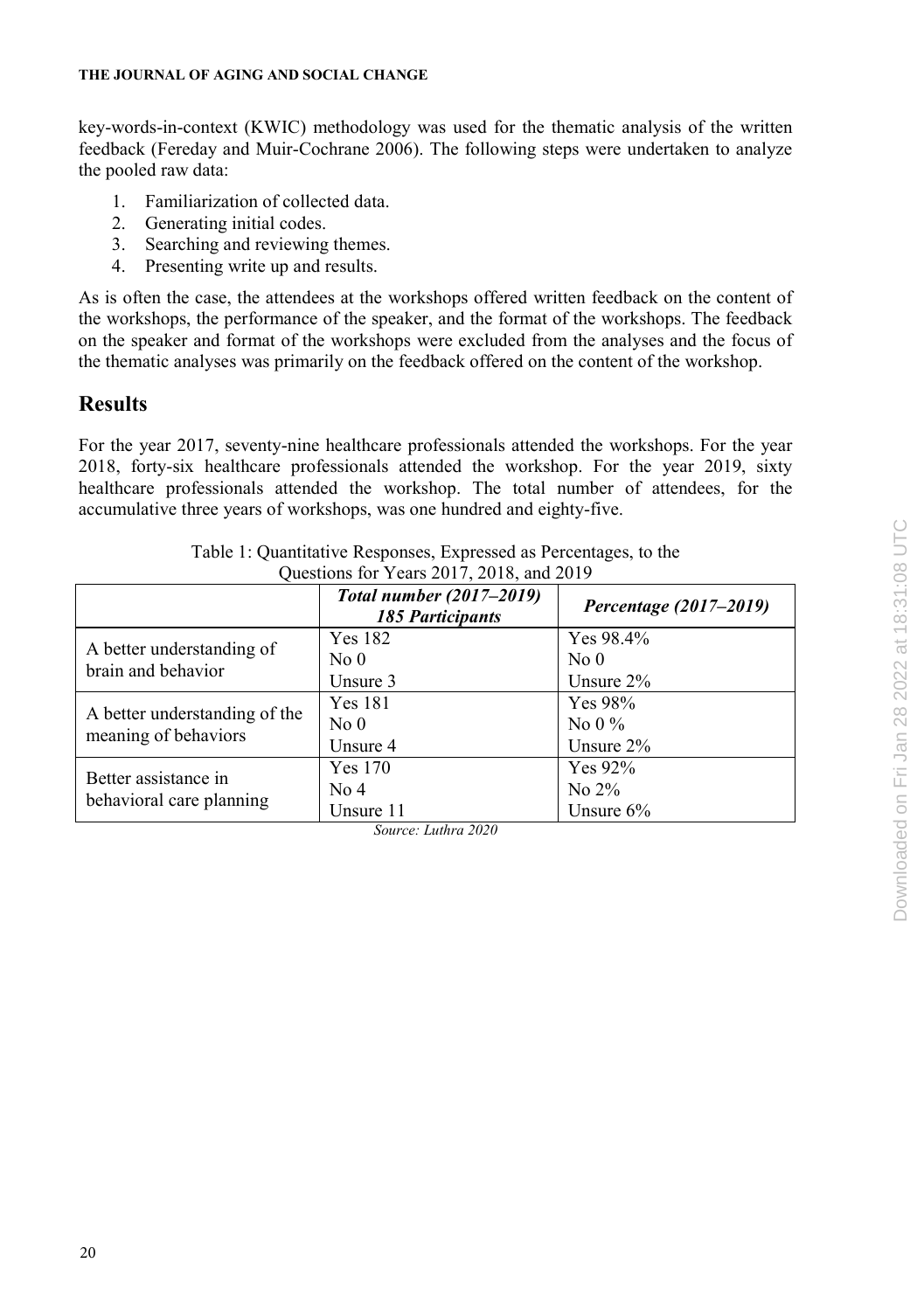## **LUTHRA: QUANTITATIVE AND QUALITATIVE EVALUATION OF LUBAIR PARADIGM**

## Table 2: Raw Data of the Descriptive Feedback from the Attendees at the Workshop for the Years 2017, 2018, and 2019

Love the anatomy and physiology of the Brain. Educated on the correlation between how the brain responds as it changes and how the behaviors are a reflection of the brain changes. Understand more about how the brain works and how it affects behavior. Realize how important to know the client/patient history for formulating interventions. Great way to break down complex concepts into easier to understand terms. To break down complex concepts into easy to understand terms. Received more information than expected. Lot of valuable information for Me to keep and refer to when I need help. The same examples with slightly different analysis that we usually use. Valuable information to better the quality of the lives of the residents. Very informative and thorough. Helped better understand the chain reaction of how the circuits work. Definitely learned some new things that I have never considered before. Focused on not lobes …. How the circuits in the bran effect each other. Has provided me with another great tool. Learn a lot about Behavior and how to deal with it in a right way. Good information to take back. Makes a lot of sense. Very informative. Information to take back…. put into practice when working with clients. Really helped to bring a concept to life. A lot of much needed info.

I am seeing a lot of my residents in the different behaviors. Helpful to understand 'behaviors' behind what happens to a person who is demand and what they are feeling. Got more understanding on the types of behavior I dealt with at my workplace. Informative, learned more about behaviors of residents with whom I work. Can help me by understanding them. Helped bring prospective to behaviors. Great insight, Taught us to look underneath and not assume. Allowed me to rethink my previous misconceptions about the behaviors of people with dementia. Allowed me to understand how behaviors developed. Learning with a better understanding on how the come together. Better understanding overall. In depth, complex, but makes sense of Dementia and behavior we manage. Helpful information to teach my staff why these behaviors exist. Many employees personalize the behaviors. This information will be valuable to share with staff so is not to take things personally. Helpful to understand the underlying causes for behavior, Very informative. Easy to understand the "meaning" of behaviors. Great breakdown of the reasons behind the behaviors. Works well in combination with other programs. Other programs are great for PSW level. PIECES and today's session are great for registered staff. Everything just clicked. Would like front line staff to see this presentation. Great information. This is how all people with dementia should be supported. Excellent information regarding meaning of behavior. Overall very informative. Easy translations of behaviors for family to understand. Complements GPA.

Will certainly use the LuBAIR inventory and share with my colleagues & BSO team, LTC facilities,  $\&$ acute settings. Principle's" to individualized and build on. Information. Helpful to recognize patient's behaviors. Time we get back to the Basics and stop labelling PwD with behaviors but instead understand what their expressions are telling. Made me look at care in a different light as to why certain expressions happen and how to approach care. Lots of valuable information for Dementia. Provide a better understanding. Makes more sense with each examples and scenario – interesting as always. Valuable insights to be used in our practical everyday interactions. Great resource, made tons of notes and will refer back to it in the future.

Has helped me to learn the different methods of approaching and how to effectively deal with certain situations. Beneficial in approach to care. Approaches to care helped my PSW validate what they are doing. Brain + Behavior has link the why to the behavior. How to apply to practice, specific techniques to use, and solutions. Appreciate the discussion on approach to care. It will really help me in my approach to resident's behaviors. Gained insight into emotional needs, how this may have been developed (?) in early development and the meaning of needs. Please, continue to provide more educational sessions. Very informative - received more information than expected. This session was best please do more of this educational sessions. Useful subheadings for care plan for behaviors. I have learned new strategies that I will use in my practice I liked how the approach to care was identified. Works well altogether! Meaning of behaviors. Behavioral care planning enhances abilities to search out that person's need for sure – great additional step. Very informative. Broken down into more sensitive approach to non-pharm interventions Very useful and valuable information Very informative and highly useful information. New & fresh perspective learnt tons! Hoping to use LuBAIR Inventory in my assessments of patients, I work with. I really learned a lot. Have learnt invaluable information today.

*Source: Luthra*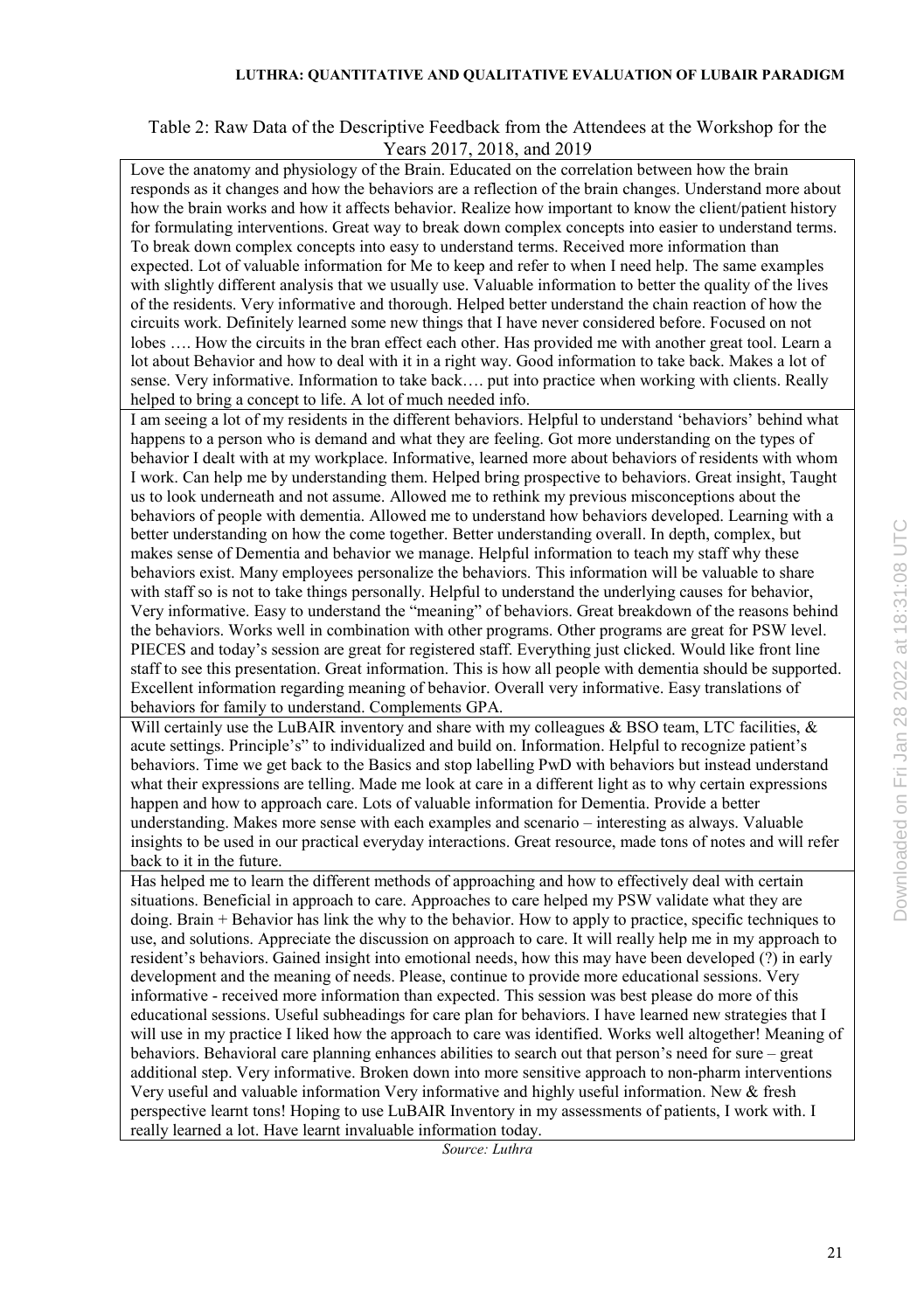| <b>Data Extraction</b>                                                                                        | Codes                  | Write-Up                      |
|---------------------------------------------------------------------------------------------------------------|------------------------|-------------------------------|
| UnderstandCorrelation. Brain Changes Behaviors                                                                | Complex                | Simplified and                |
| Changes. Understand. Brain works. Effects Behavior. Break                                                     | Brain                  | enhanced                      |
| down. Complex Concepts. Easier  Understand. Complex                                                           | Behavior               | understanding of              |
| conceptsEasyUnderstand. UnderstandChain reaction.                                                             | Understanding          | brain and                     |
| Circuits work. Not lobesCircuitsBrainBehaviors. In                                                            | Circuits               | behaviors                     |
| depth. ComplexSenseDementiaBehavior Brain +                                                                   | Easy                   |                               |
| BehaviorWhyBehavior                                                                                           |                        |                               |
| GreatRegistered staff. Works well altogether! Great                                                           | Exhaustive             | Comprehensive                 |
| additional step. Complements GPA                                                                              | Informative            | approach to                   |
| Better understandchain reactioncircuits work. Understand                                                      | Recognition            | labelling<br><b>behaviors</b> |
| "behaviors." Behind what happenswhat they are feeling.                                                        | Share                  |                               |
| More understanding. Types of behavior. Help me                                                                |                        |                               |
| understanding them. Bring prospective. To behaviors. Great                                                    |                        | Innovative                    |
| insightlook underneathNot-assume.                                                                             |                        | approach to<br>dementia       |
| Rethinkprevious misconceptions. Understand                                                                    | Different              | behaviors                     |
| Behaviorsdeveloped. Better understandinghow they come                                                         | <b>New</b>             |                               |
| together. Better understanding overall. Understandthe                                                         | Rethink                |                               |
| underlying causes. For behavior. Understand                                                                   | Fresh                  |                               |
| "meaning" meaning of behavior. Behaviors Family to                                                            |                        | Compliments                   |
| understand. Informationbetter understanding. Makes                                                            |                        |                               |
| sense. Valuable insightsGained insightmeaning of                                                              | Complimentary          | existing<br>approaches        |
| needs.                                                                                                        | Additional             |                               |
|                                                                                                               | Altogether             |                               |
| Deal withthe right way. Different methods of approaching                                                      |                        |                               |
| effectively deal with certain situations. Beneficial<br>approach to care. Approaches to carePSW validate what |                        |                               |
| they are doing. Apply to practicespecific techniquesto use                                                    |                        |                               |
| solutions. Appreciateapproach to care. Really help                                                            |                        |                               |
| approach tohow toapproach care. Valuable insights                                                             |                        |                               |
| to be usedpractical everyday interactions. Useful                                                             |                        |                               |
| subheadingscare plan. Learned new strategiesuse                                                               |                        |                               |
| practice. Howapproach to careidentified. Enhances                                                             |                        |                               |
| abilitiesperson's needfor care. Identifiedcare planning.                                                      |                        |                               |
| Assistmy practice                                                                                             |                        |                               |
| MoreInformationthan expected. Valuable information.                                                           | Understand             | Increased insight             |
| ReferwhenNeed help. Valuable informationBetterVery                                                            | Insight                | into                          |
| informativeThorough. Learn a lotDealThe right way.                                                            | Sense                  | understanding of              |
| Information.                                                                                                  | 'Meaning               | 'meaning'                     |
| MakesSense. Very informativeMuch needed. Information                                                          |                        |                               |
| to take backput into practice. Helpedbringconcept to                                                          |                        | Augments                      |
| life. Helpful informationTeach my staff. Very informative.                                                    |                        | approach to care              |
| Everything just clickedGreat information. Excellent                                                           |                        |                               |
| information Overall very informative. Seeinglot of my                                                         | Approach               |                               |
| residentsDifferent behaviors. Informativelearned.                                                             | Care                   |                               |
| Same examplesdifferent analysis. Learnednew                                                                   | Effective              |                               |
| thingsnever considered. ProvidedanotherTool. Rethink                                                          | Enhanced               |                               |
| Misconceptions                                                                                                | Beneficial<br>Valuable |                               |
| BringconceptTo life. LearnDifferent<br>methodsApproachingNew strategiesUseNewfresh                            |                        |                               |
| perspective. Look at care In different light. Another tool                                                    |                        |                               |
| Practicalhelpful.                                                                                             |                        |                               |
| WorksCombinationOther programs. OtherPSW level.                                                               |                        |                               |
| PIECESToday's session                                                                                         |                        |                               |

Table 3: Worksheet of the Thematic Analyses Conducted on the Raw Data

*Source: Luthra*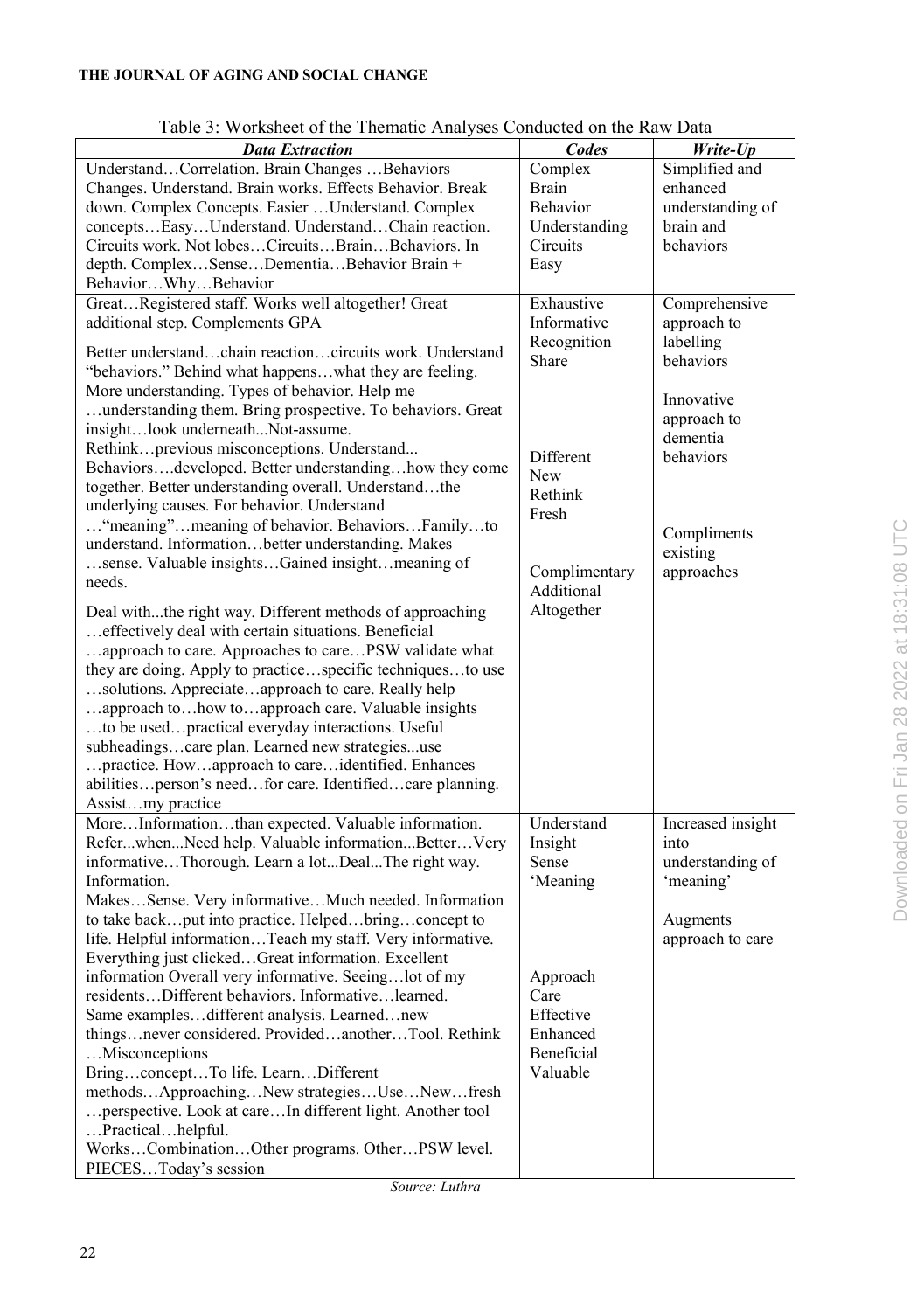The final write-up of the thematic analysis can be summarized as follows: An innovative, simplified, enhanced, and comprehensive approach to understanding the reasons for the occurrence and recognition and labeling of behaviors in PwNCD. This approach offers increased insight into the understanding of "meaning" of behaviors in PwNCD. This approach complements the existing paradigms and further augments the approach to behavioral care planning in PwNCD.

## **Discussion**

Varied philosophies on approach to assessing and managing BE in PwNCD have been proposed through the years, but the relationships among them lacks clarity. Is the relationship among them supposed to be complementary or competitive, remains undetermined? In the author's opinion, PIECES philosophy is the critical, and essential first step in assessing non-cognitive symptoms in PwNCD. PIECES philosophy brings uniformity to the initial step in identifying, and addressing all the contributory variables prior to labeling the non-cognitive symptoms as behavioral disturbances, and in accordance with DSM-5 (American Psychiatric Association 2013). The remaining philosophies (GPA, Dementiability, and Teepa Snow Dementia Workshops) offer similar, maybe even competing, approaches and leave healthcare staff with lack of direction on which of these philosophies is to be applied for which constellation of behaviors. Perhaps personal preferences determine which of the philosophies are implemented for specific constellation of symptoms or in individual cases. Furthermore, there may well be other approaches developed regionally, and which have not had global exposure, not reviewed here. This level of crowdedness makes it challenging to offer yet another approach unless the new approach significantly adds to the body of knowledge and categorically distinguishes itself from the rest. Therefore, any new approach must distinctly demarcate itself to ensure any degree of traction, uptake, and penetration within the system. This was the primary reason for taking LuBAIR Paradigm to a field trial with frontline healthcare staff, who have had exposure and training in all of these varied philosophies, prior to putting it to the next stages of evaluative framework.

The quantitative results from the workshops overwhelmingly support the added usefulness of LuBAIR Paradigm in assessing and managing BE in PwNCD. The thematic analyses of the descriptive feedback re-iterated the identified strengths of LuBAIR Paradigm, with additional strength in identifying and labeling different phenotypic manifestations of BE in PwNCD and its complementary role with existing dementia care approaches (GPA and PIECES, Dementiability and Teepa Snow). Another advantage of LuBAIR Paradigm is the introduction of the concept of purpose for the presence of BE in PwNCD, in addition to offering a specific framework to ascribe meaning to them. Distinctive definitions of the terms "purpose" and "meaning" are covered below (Luthra 2014).

A brief overview and the key tenants supporting LuBAIR Paradigm are:

- a. Designed for persons in the advanced stages of NCD, when formal clinical assessment (obtaining history and conducting a mental state examination) is not reliable.
- b. Occurrence of BE in PwNCD is viewed as a normal phenomenon and their mere presence is not viewed as pathological.
- c. Severity of the BE is determined by and based in "intervention and response" to interpersonal interventions, and in accordance with LuBAIR Inventory.
- d.Risks associated with BE are determined based on Dementia Functional Assessment<sup>©</sup> approach defined under LuBAIR Paradigm, and not as defined under the Mental Health Act.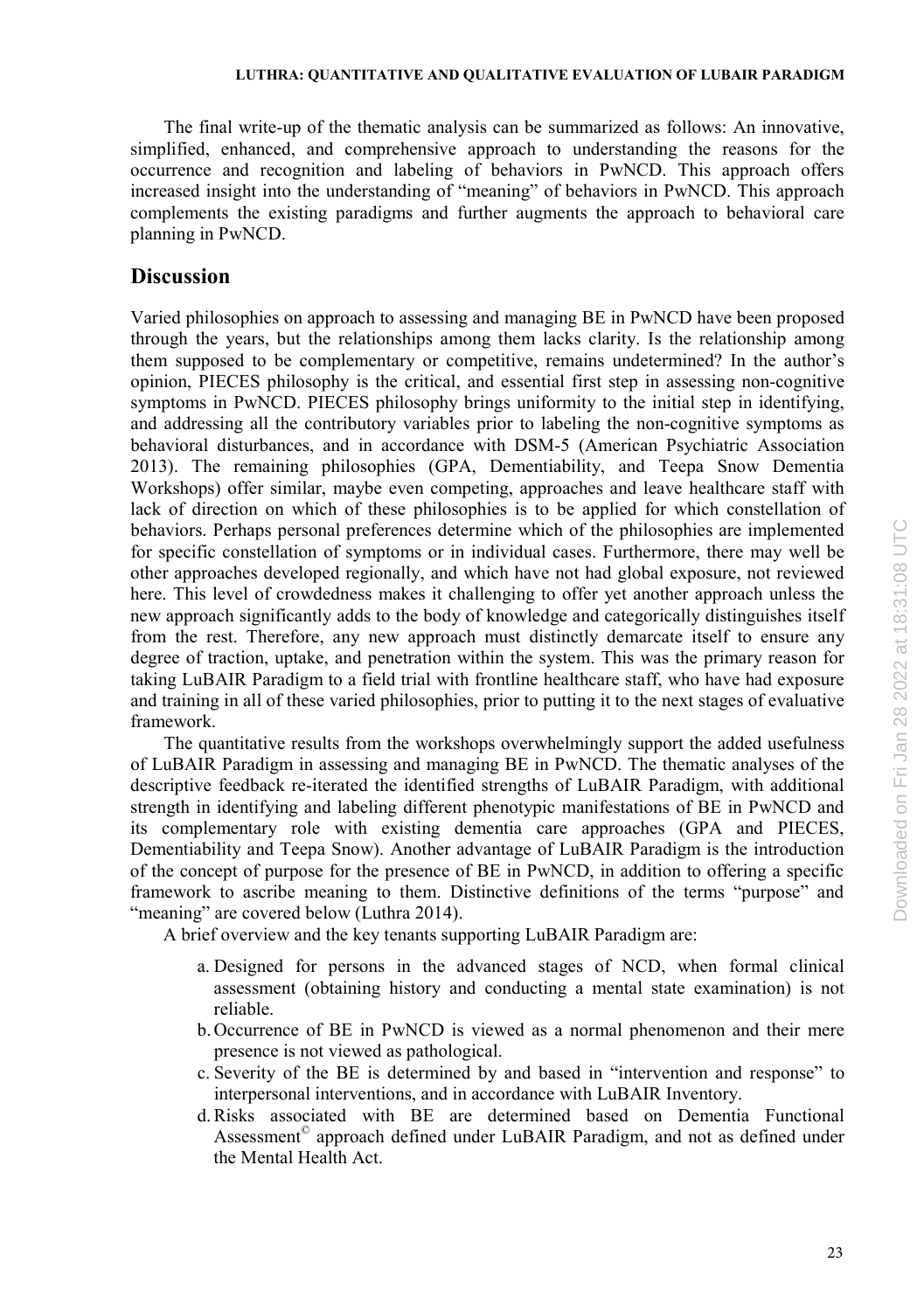- e. LuBAIR Paradigm further supports the notion that BE in PwNCD is a mode of communication for them.
- f. A Bio-Psycho-Social (BPS) model has been posited to explain for the generation of BE in NCD, as all existing models are dichotomized along the biological and psychosocial domains. BPS model offers a structured breakdown of the variables involved in describing the concept of personhood, and as a way of enhancing its understanding.
- g. The occurrence of BE in PwNCD has a purpose and meaning.
- h. Purpose signifies how the professionals and family members, alike, are interpreting BE in PwNCD, in that given contextual environment.
- i. Meaning signifies what the PwNCD is attempting to communicate to the professionals and family members, alike, through their BE.

Once the BPS model for the generation of BE in PwNCD was posited, a new classification system was proposed. The proposed classification system is based in the development of a new functional model of the brain, under the LuBAIR Paradigm. The four psychological constructs represented in this functional model of the brain include:

- 1. Theories on regulation of sensorium and information processing cascades.
- 2. Motivational theories.
- 3. Theories on regulation of emotions.
- 4. Theories governing self-monitoring and regulation.

The newly posited framework, to justify the use of these specific psychological constructs in the development of the new functional model of the brain, is derived from the established and extensively researched psychological literature, which has been applied in varied clinical and research settings, and universally accepted (Luthra 2014; McCrae and John 1992; Smith and Buckwalter 2005). The four areas of psychology, which have been used in the development of the functional model of the brain, under LuBAIR Paradigm include: neuropsychology (theories on regulation of sensorium and information processing cascades), behavioral psychology (motivational theories), general psychology (theories on regulation of emotions), and social psychology (theories governing self-monitoring and regulation) (Luthra 2014; Agronin 1998; Chatterjee et al. 1992; Riskind and Alloy 2006).

According to the LuBAIR paradigm, each of these specific psychological constructs, which have been used to justify the existence of individual behavioral categories that encompass and represent "alike" or "similar" behavioral symptoms (Luthra 2014; International Psychogeriatric Association n.d.), offers a framework to understand the purpose and the meaning for their presence. Whereas the other dementia care philosophies offer a broad and generic approach to behavioral care planning for BE in PwNCD, LuBAIR Paradigm offers specific guidance for each and every varied phenotypic manifestation of behavioral expressions in PwNCD. LuBAIR Paradigm offers the healthcare professional (HCP) and the families a targeted approach, with an in-depth understanding of the purpose and the meaning for the presence of individual behavioral categories. Hence, the behavioral care plan derived from the application of LuBAIR Paradigm is focused and targeted to the specific behavioral symptoms, which are represented under individual behavioral categories and supported by the specific psychological constructs (Luthra 2014).

Impairment of the neuro-circuits responsible for functionality of the regulation of sensorium leads to generation of Disorganized Expressions. The impairment of sensorium leads to reduced reaction time, slowing of the processing speed, and reduction in the "chunk" of information picked up for processing. All of these aforementioned steps lead to reduced task performance, with its congruent impact on cognition and function, emotions and behaviors. Statements like "there is something different about Ms. Smith today or Ms. Smith seems more confused today" reflect reduced task performance in PwNCD. The purpose for the presence of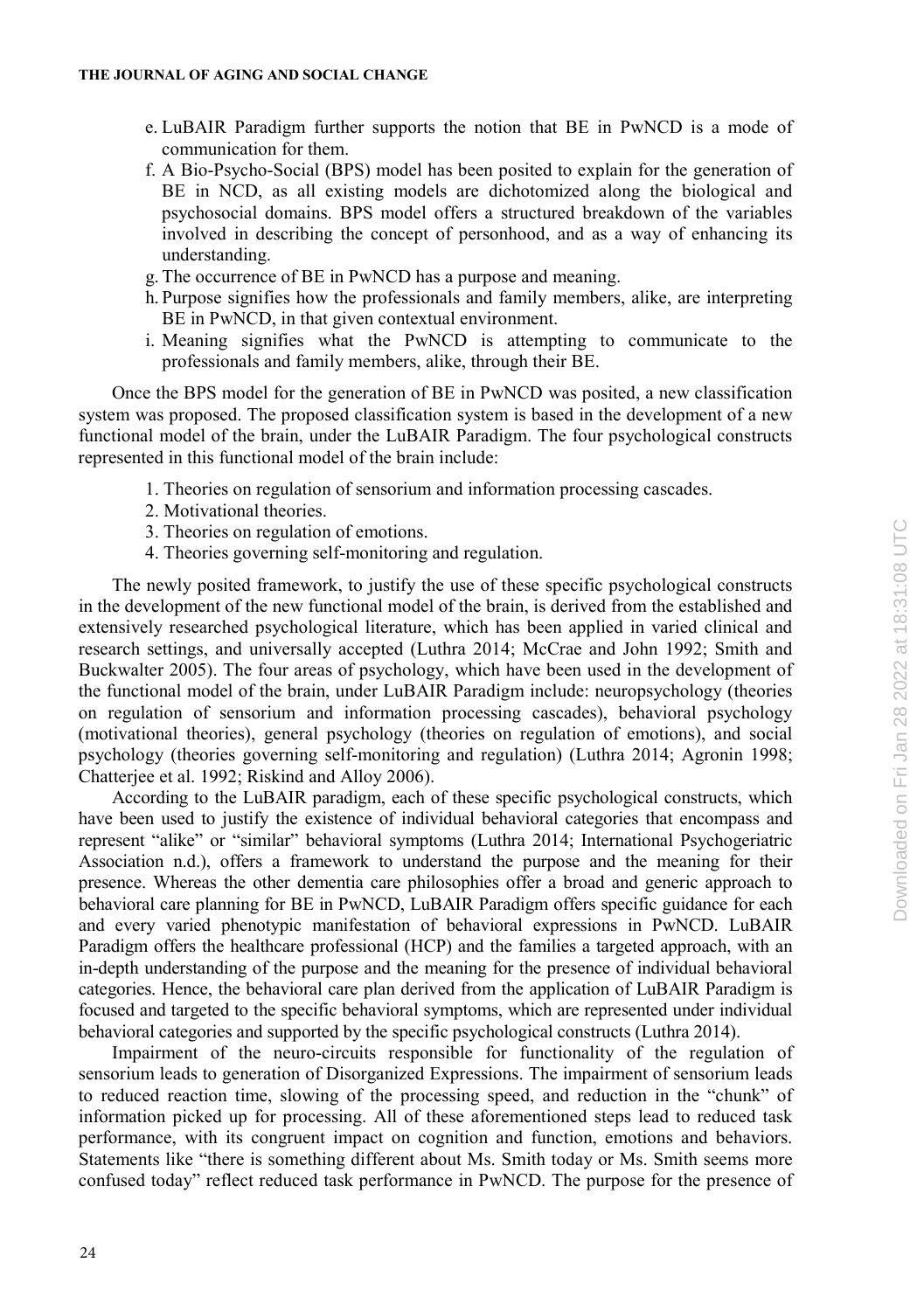## **LUTHRA: QUANTITATIVE AND QUALITATIVE EVALUATION OF LUBAIR PARADIGM**

this behavioral category is to recognize the existence of "increased confusion from baseline" in PwNCD. The meaning ascribed to this behavioral category, and being communicated by the PwNCD, is "My body physiology has changed. Please help me find the cause."

Impairment of the neuro-circuits responsible for the functionality of the information processing pathways leads to the generation of Mis-Identification Expressions. This is leads to a breakdown in the paring of the newly processed information with the stored information, thereby resulting in an altered sense of relatedness, and reality, between the PwNCD and their environment. The information affected by this pathophysiological process is always of great personal and emotional importance to the PwNCD (Davis, Buckwalter, and Burgio 1997). The purpose for the presence of this behavioral category BE is to recognize the existence of an alternative approach to "detection of psychosis" in advanced stages of NCD, when clinical examination is unreliable. The meaning ascribed to this behavioral category, and being communicated by the PwNCD, is "Please help me, my mental experiences are not based in reality."

Impairment of the neuro-circuits responsible for the functionality of the motivational circuits leads to the generation of Goal-Directed, Apathy, Importuning, and Motor Expressions. A discrepancy between an individual's internal physiological or psychological state and their milieu leads to identification of a need, which is represented as a goal, and is propelled to satiation by motivational forces (Anderson 1977; Gibson 1997). Pathophysiological changes leading to heightened levels of motivational forces results in identification of several needs, simultaneously or sequentially, thereby leading to manifestation of Goal-Directed Expressions. The purpose for the presence of this behavioral category BE is to recognize the existence of "busy beaver" states in PwNCD (Luthra 2014; Pezzulo et al. 2008). The meaning ascribed to this behavioral category, and being communicated by the PwNCD, is "Please help me belong… to family, faith, profession, life's work, community, or ethnicity."

Pathophysiological changes leading to varying degrees of reduced motivational forces result in an absence of identification of a need, thereby resulting in manifestation of Apathy Expression (Mega et al. 1996; Starkstein and Leentjens 2008; Landes et al. 2001; Clarke et al. 2008; Martin and Wilkosz 2005). The purpose for the presence of this behavioral category is to recognize the existence of "inactive states" in PwNCD. The meaning ascribed to this behavioral category, and being communicated by the PwNCD, is "Please help me… I lack insight into the existence of my deficits." Pathophysiological changes leading to either normal or heightened levels of motivational forces result in Importuning Expressions. The purpose for the presence of this behavioral category is to recognize the existence of unmet basic needs. The meaning ascribed to this behavioral category, and being communicated by the PwNCD, is "Please help me identify my specific innate physiological needs." These innate physiological needs include hunger/thirst; fatigue/need to rest; voiding/defecating; pain or discomfort/need for relief; mental/social stimulation; and need for intimacy, pleasurable needs, including sexuality. Pathophysiological changes leading to varying degrees of changes, between low to high, of motivational forces result in Motor Expressions. The purpose for the presence of this behavioral category is to recognize the existence of an unsettled state in PwNCD. The meaning ascribed to this behavioral category, and being communicated by the PwNCD, is "Please help me… I don't understand my reasons for being unsettled."

Impairment of the neuro-circuits involved in the regulation of emotions leads to the generation of Emotional, Vocal, and Fretful-Trepidated Expressions (Sander et al. 2005). The one consequence of the impairment in the functioning of the emotional regulatory circuits is that the generation and regulation of emotions is compromised. This phenomenon manifests itself in the form of all emotional responses increased in amplitude, prolonged in duration, and very slow to extinguish, in response to triggers. The purpose for the presence of this behavioral category is to recognize and appreciate the occurrences of, unintended, out-of-proportion emotional responses in PwNCD. The meaning ascribed to these behavioral categories, and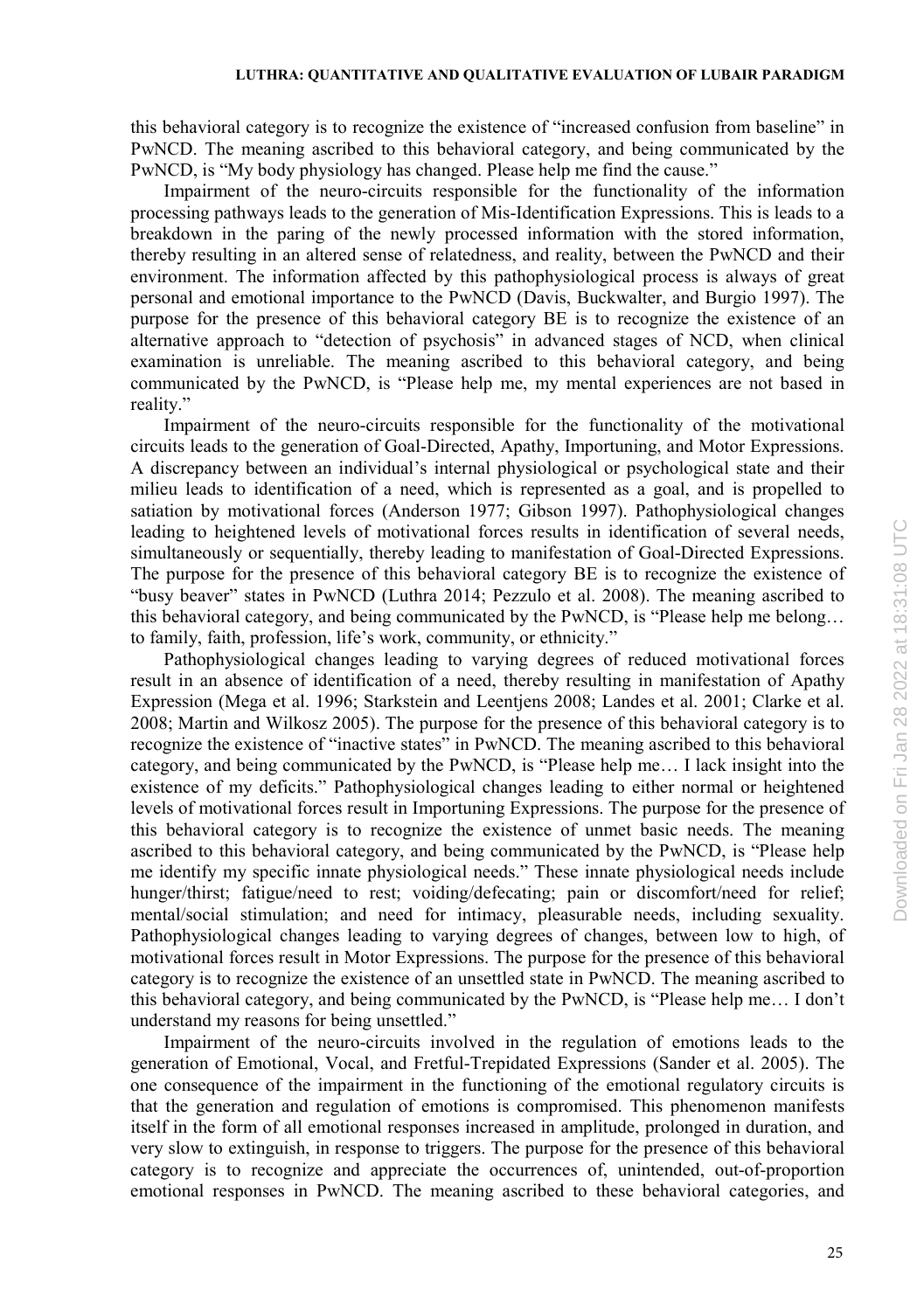being communicated by the PwNCD, varies with the type of emotion being expressed. For the emotions of anger, the meaning being communicated by PwNCD is "Please see my response as defensive, and not aggressive." For emotions of joy, the meaning communicated by PwNCD is "Please help me reign in my emotions." For the emotions of melancholy, the meaning communicated by the PwNCD is "Please help me in my catharsis." For the emotions of discontentment (Sander et al. 2005), the meaning being communicated by PwNCD is "Please don't judge me… I am trying to avoid exposure to pain." For emotions of fear, the meaning being communicated by PwNCD is "Please help me find my safe place."

Impairment of the neuro-circuits involved in self-regulation and monitoring circuits leads to the generation of Oppositional, Physical, and Sexual Expressions (Ornstein and Gaugler 2012; Benoit et al. 2006; Greenspan 1992; Schoen 1983; Forehand and McMahon 1982). The purpose for the presence of the Oppositional Expression is to recognize the PwNCD attempts to preserve their dignity and autonomy. The meaning ascribed to this behavioral category, and being communicated by the PwNCD, is "Please support me in my independence" (Greenspan 1992; Schoen 1983; Forehand and McMahon 1982). The purpose for the presence of the Physical Expression is to recognize that the PwNCD "perceives an impediment in goal attainment and therefore, expressing negative emotions." The meaning ascribed to this behavioral category, and being communicated by the PwNCD, is "Please help me identify the impediments to goal attainment."The purpose for the presence of the Sexual Expression is to recognize the risk of "Don't rush to label me" (Mahieu and Gasmans 2012; Rheaume and Mitty 2008; Wallace and Safer 2009; Elias and Ryan 2011; Stubbs 2011; Benbow and Beeston 2012). The meaning ascribed to this behavioral category, and being communicated by the PwNCD, is "Please try to understand my reason for being this way, and it's rarely sexual."

## **Conclusion**

The results of the evaluation of LuBAIR Paradigm supports the added usefulness, over and above the established approaches, in assessment and management of BE in PwNCD. It is reasonable to propose that the very first step in approach to assessing BE in advanced stages of neurocognitive disorders is the application of PIECES paradigm. The purpose of this step is to identify, and treat, all possible causes for the occurrences of behaviors. Based upon the quantitative and qualitative results of this field trial, the next step in assessing and managing BE in advanced stages of neurocognitive disorders is the application of LuBAIR Paradigm in order to define the purpose and the meaning to each of the varied phenotypic manifestations in PwNCD. The recognition of the purpose and ascribing of the meaning to individual BE will facilitate development of specific behavioral care plans in their management. Where appropriate, the respectful self-protective and gentle redirection techniques for use in situations of high risks that have been developed in the GPA philosophy of dementia care may also be incorporated in the behavioral care planning. Furthermore, the results of the study offer justification for LuBAIR Paradigm to be put through the next steps of the evaluative framework. These next steps include evaluation of specific behavioral care plans for each of the established individual behavioral categories and the role LuBAIR Paradigm can play in justification for the use of atypical antipsychotics in the management of limited and specific, individual behavioral categories.

## **Acknowledgement**

The senior author would like to thank Murray Alzheimer's Research and Educational Program (MAREP) under the Schlegel Research Institute in Aging, University of Waterloo, Waterloo, Ontario, Canada; Homewood Health Centre, Guelph; and St Peters Hospital, Hamilton, Ontario, Canada, for all their support for my research. There is no conflict of interests.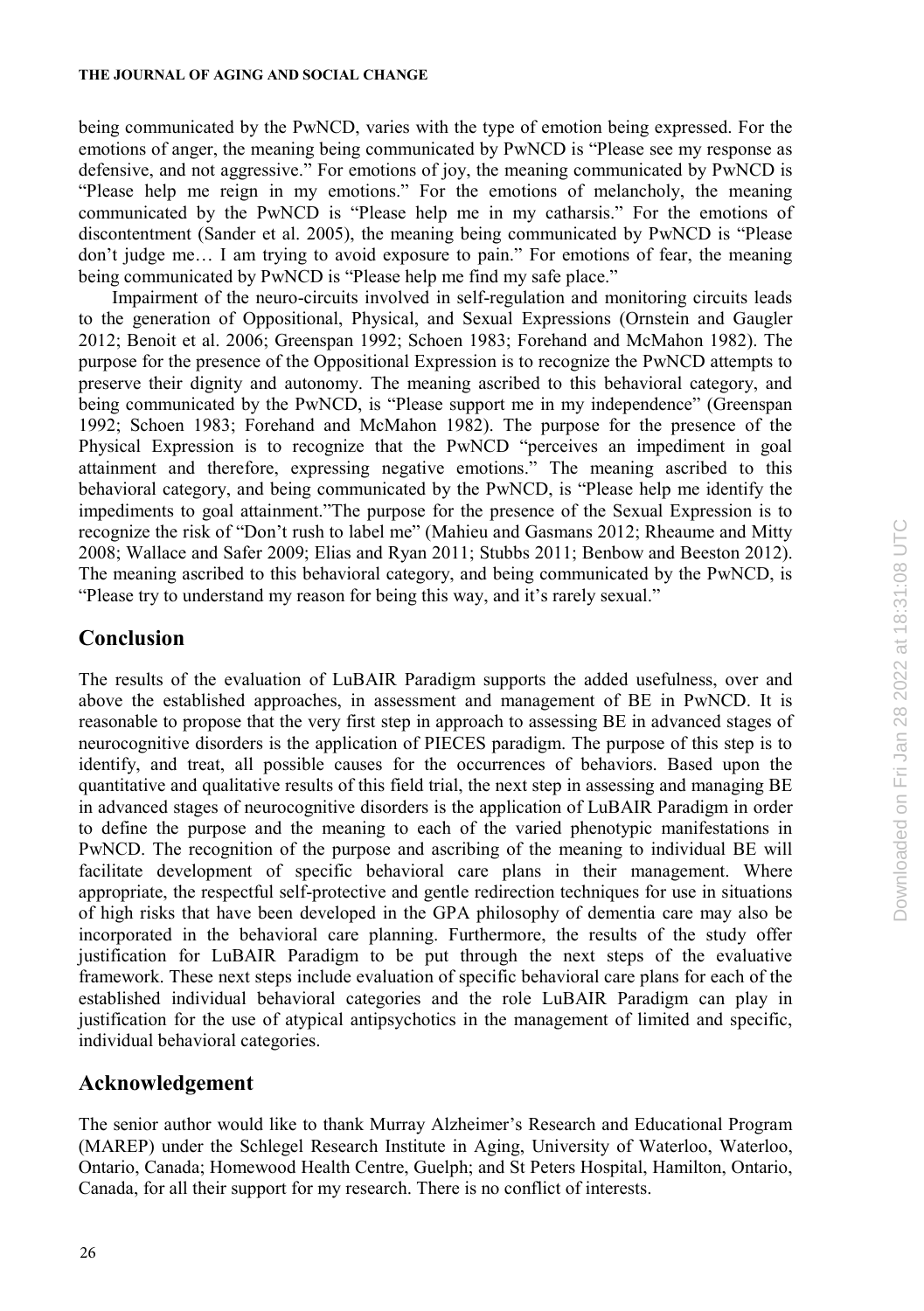## **REFERENCES**

Agronin, Marc E. 1998. "Personality and Psychopathology in Late Life." *Geriatrics* 53 (1): 35–40*.*

- Algase, Donna L., Cormelia Beck, Ann Kolanowski, Ann Whall, Stanley Berent, Kathy Richards, and Elizabeth Beattie. 1996. "Need-Driven Dementia-Compromised Behavior: An Alternative View of Disruptive Behavior." *American Journal of Alzheimer's Disease and Other Dementias* 11 (6): 10–19. https://doi.org/10.1177/153331759601100603.
- American Psychiatric Association. 2013. *Diagnostic and Statistical Manual of Mental Disorders,* edited by David J. Kupfer and Darrel A. Regier, 5th ed. Washington, DC: American Psychiatric Association.
- Anderson, Richard C. 1977. *The Notion of Schemata and the Educational Enterprise: General Discussion of the Conference.* In *Schooling and the Acquisition of Knowledge*, edited by R. C. Anderson, R. J. Spiro, and W. E. Montague, 415–431. Mahwah, NJ: Lawrence Erlbaum.
- Ballard, Clive, Alex Gray, and Gareth Ayre. 1999. "Psychotic Symptoms, Aggression and Restlessness in Dementia." *Revue Neurologique* 155 (4): 44–52.
- Benbow, Susan M., and Derek Beeston. 2012. "Sexuality, Aging, and Dementia." *International Psychogeriatrics* 24 (7): 1–8. https://doi.org/10.1017/S1041610212000257.
- Benoit, Michel, Christophe Arbus, Faith Blanchard, Vincent Camus, Vincent Cerase, Jean P. Clement, Olivier Guerin, et al. 2006. "Professional Consensus on the Treatment of Agitation, Aggressive Behavior, Oppositional Behavior and Psychotic Disturbances in Dementia." *Journal of Nutrition, Health & Aging* 10 (5): 410–415.
- Chatterjee, Anjan, Milton E. Strauss, Kathleen A. Smyth, and Peter J. Whitehouse. 1992. "Personality Changes in Alzheimer's Disease." *Archives of Neurology* 49 (5): 486– 491. https://doi.org/10.1001/archneur.1992.00530290070014.
- Clarke, Diana E., Robert van Reekum, Martine Simard, David L. Streiner, David Conn, Tammy Cohen, and Morris Freedman. 2008. "Apathy in Dementia: Clinical and Sociodemographic Correlates." *Journal of Neuropsychiatry and Clinical Neurosciences* 20 (7): 337–347. https://doi.org/10.1176/appi.neuropsych.20.3.337.
- Cohen-Mansfield, Jiska. 2000. "Theoretical Frameworks for Behavioral Problems in Dementia." *Alzheimer's Care Quarterly* 1 (4): 8–21.
- Cohen-Mansfield, Jiska. 2003. "Consent and Refusal in Dementia/NCD Research: Conceptual and Practical Considerations." *Alzheimer's disease and Associated Disorders* 17 (S): 17–25. https://doi:10.1097/00002093-200304001-00004.
- Cohen-Mansfield, Jiska, and Nathan Billig. 1986. "Agitated Behavior in the Elderly. A Conceptual Review." *Journal of the American Geriatric Society* 34 (10): 711–721. https://doi.org/10.1111/j.1532-5415.1986.tb04302.x.
- Cohen-Mansfield, Jiska, Perla Werner, and Marcia S. Marx. 1989. "An Observational Study of Agitation in Agitated Nursing Home Residents." *International Psychogeriatric* 1 (2): 153–165.https://doi.org/10.1017/S1041610289000165.
- Davis, Linda L., Kathleen Buckwalter, and Louis D. Burgio 1997. "Measuring Problem Behaviors in Dementia: Developing a Methodological Agenda." *Advances in Nursing Science* 20 (1): 40–55. https://doi.org/10.1097/00012272-199709000-00007.
- DementiAbility Methods. n.d. "Geriatric Certificate Program." Accessed November 1, 2021. https://www.geriatriccp.ca/courses/3.
- Elias, Jayne, and Assumpta Ryan. 2011. "A Review and Commentary on the Factors that Influence Expressions of Sexuality by Older People in Care Homes." *Journal of Clinical Nursing* 20 (11–12): 1668–1676. https://doi.org/10.1111/j.1365-2702.2010.03409.x.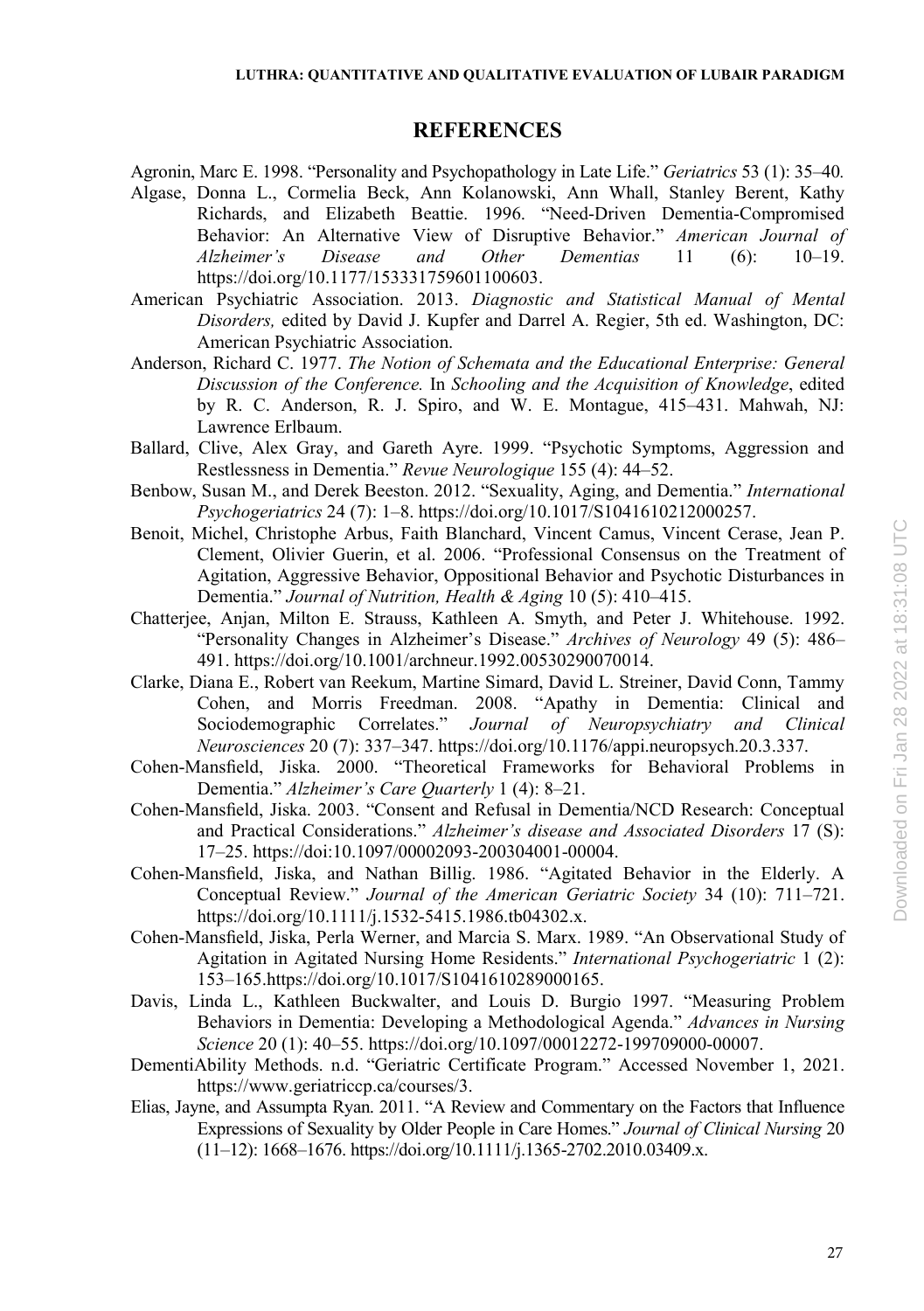- Fabiano, Len. 1996. *Preventing Alzheimer's Aggression: Supportive Therapy in Action*. Edgewater, FL: FCS Publications.
- Fereday, Jennifer, and Eimear Muir-Cochrane. 2006. "Demonstrating Rigor Using Thematic Analysis: A Hybrid Approach of Inductive and Deductive Coding and Theme Development." *International Journal of Qualitative Methods* 5 (1): 80–91*.*  https://doi.org/10.1177/160940690600500107.
- Forehand, Rex L., and Robert J. McMahon 1982. *Helping the Noncompliant Child: A Clinician's Guide to Parent Training.* New York: The Guilford Press.
- Gibson, James J. 1997. *Theory of Affordances*. *The Ecological Approach to Visual Perception*. Hillsdale, NJ: Lawrence Erlbaum.
- Greenspan, Stanley I. 1992. *Infancy and Early Childhood: The Practice of Clinical Assessment and Intervention with Emotional and Developmental Challenges*. Madison: International Universities Press.
- International Psychogeriatric Association. n.d. "Module Two, in Behavioral and Psychological Symptoms of Dementia (BPSD). Educational Pack". Accessed December 1, 2020. IPA Complete Guides to Behavioral and Psychological Symptoms of Dementia (BPSD) | International Psychogeriatric Association. ipa-online.org.
- Kovach, Christine R., Patricia E. Noonan, Andrea M. Schlidt, and Thelma Wells. 2005. "A Model of Consequences of Need-Driven, Dementia-Compromised Behavior." *Journal of Nursing Scholarship* 37 (2): 134–140. https://doi.org/10.1111/j.1547- 5069.2005.00025\_1.x.
- Kovach, Christine R., and Andrea M Schlidt. 2001. "The Activity-Agitation Interface of People with Dementia in Long-term Care." *Journal of Alzheimer's Disease* 16 (7): 1–7. https://doi.org/10.1177/153331750101600410.
- Kovach, Christine R., and Thelma Wells. 2002. "Pacing of Activity as a Predictor of Agitation for People with Dementia in Acute Care." *Journal of Gerontological Nursing* 28 (1): 28–35. https://doi.org/10.3928/0098-9134-20020101-07.
- Landes, Allan M., Susan D. Sperry, Milton E. Strauss, and David S. Geldmacher. 2001. "Apathy in Alzheimer's Disease." *Journal of the American Geriatric Society* 49 (12): 1700-1707. https://doi.org/10.1046/j.1532-5415.2001.49282.x.
- Luthra, Atul S. 2014. *The Meaning of Behaviors in Dementia/Neurocognitive Disorders: A New Biopsychosocial Model and a Classification of Behaviors in NCD.* Champaign, IL: Common Ground Publishing LLC.
- Luthra, Atul Sunny. 2017. "The Classification of Behaviors in Persons with Dementia." YouTube. https://www.youtube.com/channel/UCSFOpEaa0x2l8X-0GZodHlA/featured.
- Luthra, Atul Sunny. 2019. "The Meaning of Behaviors in Dementia and Neurocognitive Disorders." http://dementiabehaviors.com/. Accessed November 2, 2020.
- Mahieu, Lieslot, and Chris Gasmans. 2012. "Sexuality in Institutionalized Elderly Persons: a Systematic Review of Argument-Based Ethics Literature." *International Psychogeriatrics* 24 (3): 346–357. https://doi.org/10.1017/S1041610211001542.
- Martin, Robert S., and Patricia A. Wilkosz. 2005. "Disorders of Diminished Motivation." *Journal of Head Trauma Rehabilitation* 20 (4): 377–388. https://doi.org/10.1097/00001199-200507000-00009.
- McCrae, Robert R., and Oliver P. John. 1992. "An Introduction to the Five-Factor Model and its Applications." *Journal of Personality* 60 (2): 175–215. https://doi.org/10.1111/j.1467- 6494.1992.tb00970.x.
- Mega, Michael S., Jeffrey L. Cummings, Tara Fiorello, and Jeffrey Gornbein. 1996. "The Spectrum of Behavioral Changes in Alzheimer's Disease." *Neurology* 46 (1): 130–135. https://doi: 10.1212/WNL.46.1.130.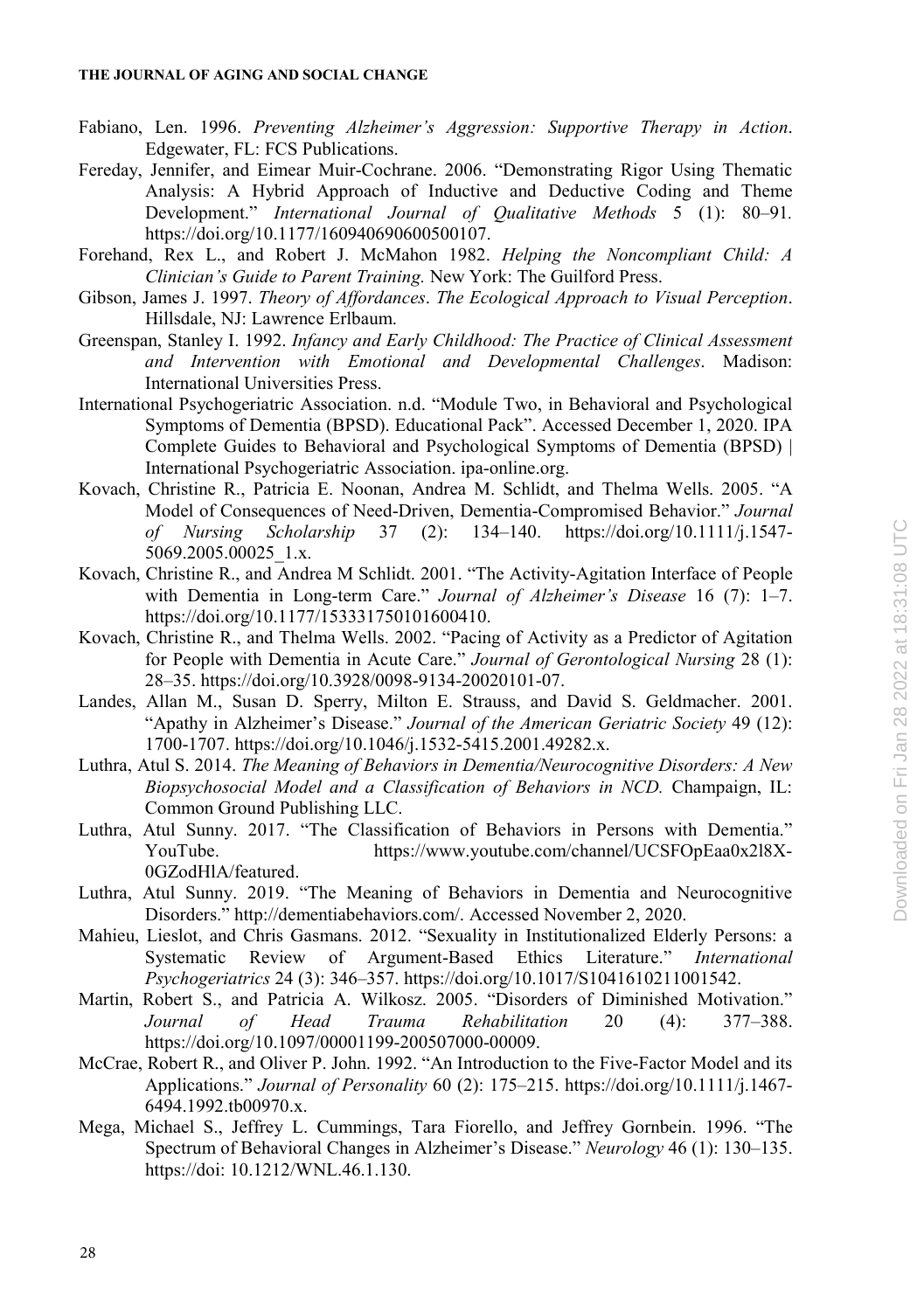- Ornstein, Katherine, and Joseph E. Gaugler. 2012. "The Problem with "Problem Behaviors": a Systematic Review of the Association between Individual Patient Behavioral and Psychological Symptoms and Caregiver Depression and Burden within the Dementia Patient-Caregiver Dyad." *International Psychogeriatrics* 24 (10): 1536–1552*.*  https://doi.org/10.1017/S1041610212000737.
- Pezzulo, Giovanni, Martin V. Butz, Cristiano Castelfranchi, and Ron Falcone, eds. 2008. *The Challenge of Anticipation: A Unifying Framework for the Analysis and Design of Artificial Cognitive Systems*. New York: Springer.
- PIECES.<sup>TM</sup> n.d. 2020. "Learning & Development Model: Supporting Relationships for Changing Health and Health Care. 1997." Accessed September 10, 2020. https://pieceslearning.com/model/.
- Pulsford, Dave, and Joy Duxbury. 2006. "Aggressive Behavior by People with Dementia in Residential Care Settings: A Review." *Journal of Psychiatric and Mental Health Nursing* 13 (5): 611–618. https://doi: 10.1111/j.1365-2850.2006.00964.x.
- Rheaume, Chris, and Ethel Mitty. 2008. "Sexuality and Intimacy in Older Adults*." Geriatric Nursing* 29 (5): 342–349. https://doi.org/10.1016/j.gerinurse.2008.08.004.
- Riskind, John H., and Lauren B. Alloy. 2006. "Cognitive Vulnerability to Psychological Disorders: Overview of Theory, Design, and Methods." *Journal of Social and Clinical Psychology* 25 (7): 705–725. https://doi.org/10.1521/jsep.2006.25.7.705.
- Russo-Neustadt, Amelia, and Carl W. Cotman. 1997. "Adrenergic Receptors in Alzheimer's Disease Brain: Selective Increases in the Cerebella of Aggressive Patients." *Journal of Neuroscience* 17 (14): 5573–5580. https://doi.org/10.1523/jneurosci.17-14-05573.1997.
- Sander, David, Didier Grandjean, Gilles Pourtois, Sophie Schwartz, Mohamed L. Seghier, Klaus R. Scherer, and Patrik Vuilleumier. 2005. "Emotion and Attention Interactions in Social Cognition. Brain Region Involved in Processing Anger Prosody." *Neuroimage* 28 (4): 848–858. https://doi.org/10.1016/j.neuroimage.2005.06.023.
- Schoen, Sharon Faith. 1983. "The Status of Compliance Technology: Implications for Programming." *Journal of Special Education* 17 (1): 483-496. https://doi.org/10.1177/002246698301700410.
- Smith, Marianne, and Kathleen Buckwalter. 2005. "Behaviors Associated with Dementia: Whether Resisting Care or Exhibiting Apathy, an Older Adult with Dementia is Attempting Communication, Nurses and other Caregivers must Learn to "Hear" this Language." *American Journal of Nursing* 105 (7): 40–52. https://doi.org/10.1097/00000446-200507000-00028.
- Snow, Teepa. n.d. "Teepa Snow's Positive Approach to Care: Certifications/Positive Approach to Care." Accessed November 15, 2020. https://teepasnow.com/resources/aboutdementia/.
- Speziale, Jennifer, Ed Black, Robin Coatworth-Puspoky, Tom Ross, and Tony O'Regan. 2009. "Moving Forward: Evaluating a Curriculum for Managing Responsive Behaviors in a Geriatric Psychiatry Inpatient Population." *Gerontologist* 49 (4): 570–576. https://doi.org/10.1093/geront/gnp069.
- Starkstein, Sergio E., and Albert F.G. Leentjens. 2008. "The Nosological Position of Apathy in Clinical Practice." *Journal of Neurology, Neurosurgery & Psychiatry* 79 (1): 1088– 1092. https://doi.org/10.1136/jnnp.2007.136895.
- Stubbs, Beatrice. 2011. "Displays of Inappropriate Sexual Behavior by Patients with Progressive Cognitive Impairment: the Forgotten Form of Challenging Behavior*?" Journal of Psychiatric and Mental Health Nursing* 18 (7): 602–607. https://doi.org/10.1111/j.1365-2850.2011.01709.x.
- Sweet, Robert A., Bruce G. Pollock, Benoit H. Mulsant, Jules A. Rosen, Kim H. Lo , Jeffrey K. Yao, Ruth A. Henteleff, and Sati Mazumdar. 1997. "Association of Plasma Homovanillic Acid with Behavioral Symptoms in Patients Diagnosed with Dementia: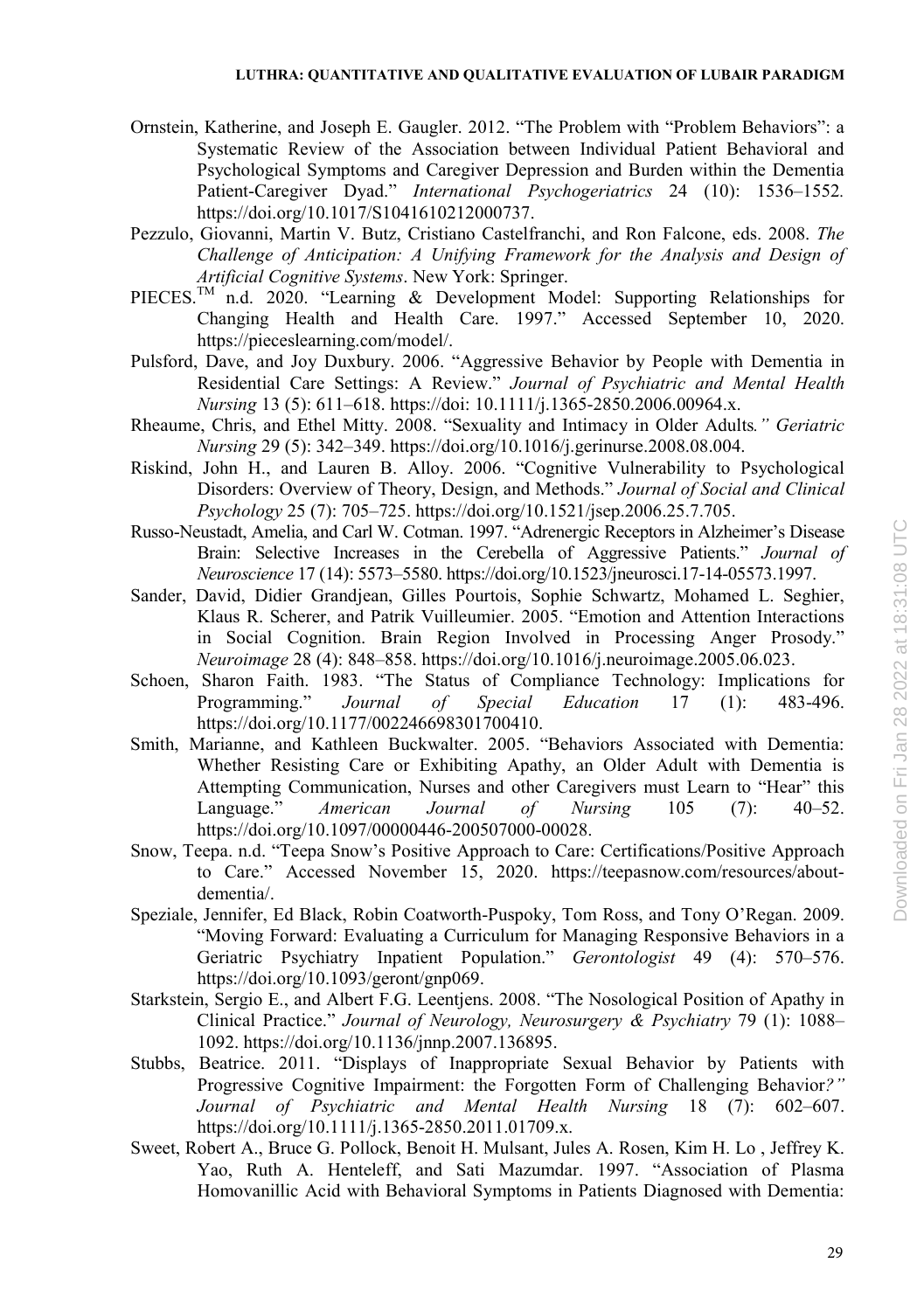A Preliminary Report." *Biological Psychiatry* 42 (11): 1016–1023. https://doi.org/10.1016/S0006-3223(97)00146-7.

Wallace, Meredith, and Safer Meredith. 2009. "Hypersexuality among Cognitively Impaired<br>Older Adults." Geriatric Nursing 30 (4): 230–237. Older Adults." *Geriatric Nursing* 30 (4): 230–237. https://doi.org/10.1016/j.gerinurse.2008.09.001.

## **ABOUT THE AUTHOR**

*Dr. Atul Sunny Luthra, MD, MSc (Pharmacology), FRCPC:* Clinical Associate Professor, Department of Behavioral Neurosciences, McMaster University, Hamilton, Ontario, Canada; Research Scientist, Schlegel Research Institute in Aging, University of Waterloo, Ontario, Canada; Medical Coordinator, Program for Older Adults, Homewood Health Centre, Ontario, Canada